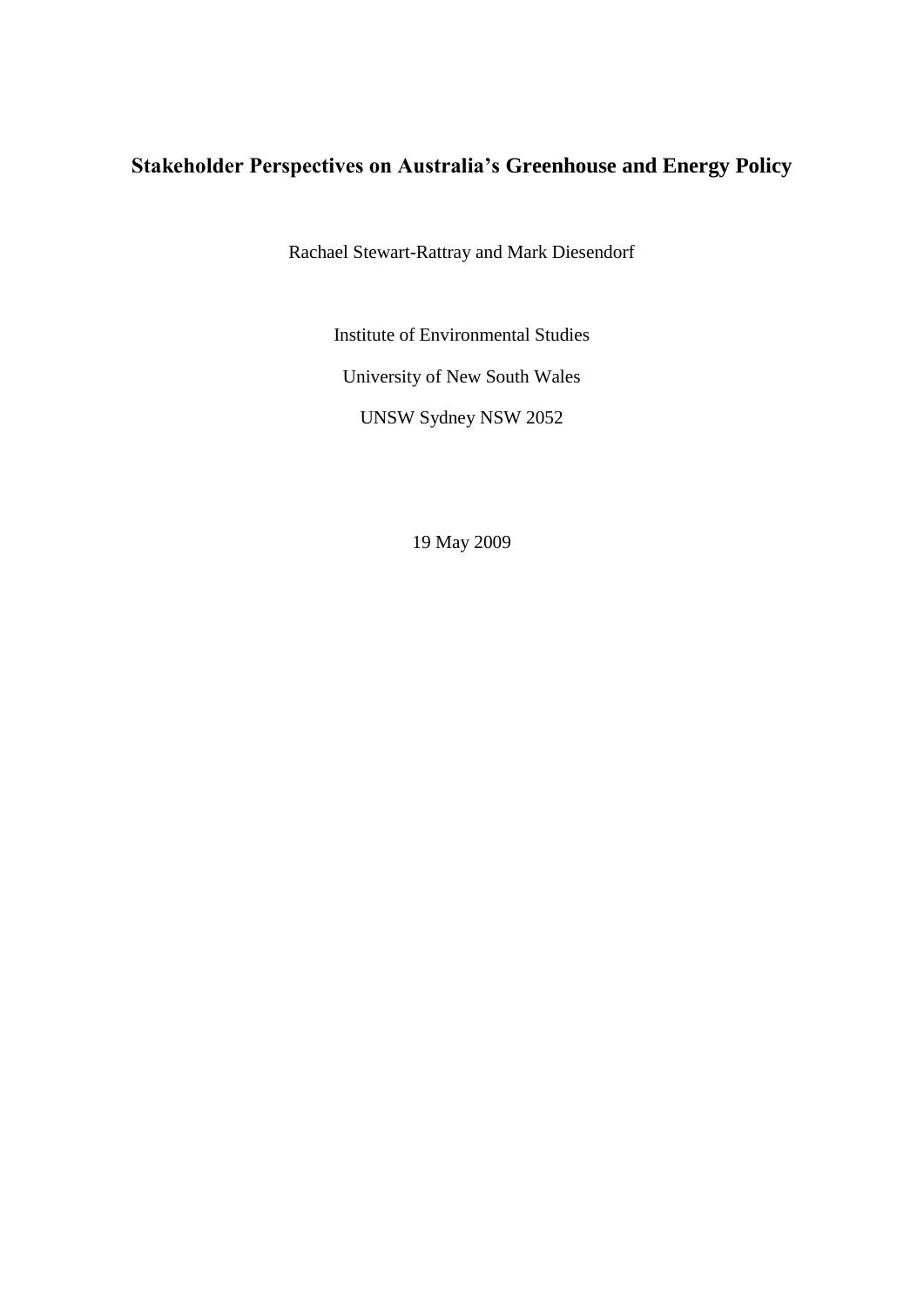## **Stakeholder Perspectives on Australia's Greenhouse and Energy Policy**

Keywords: Energy policy; greenhouse policy; renewable energy; emissions trading

## **Abstract**

To reduce Australia's greenhouse gas emissions, the federal government has proposed an emissions trading scheme, known as the Carbon Pollution Reduction Scheme (CPRS), and several 'complementary' measures to support efficient energy use, renewable energy and the development of carbon capture and sequestration. Its policies are set out in a White Paper on the CPRS published in 2008, some 2009 revisions on the Department of Climate Change website, and a White Paper on Energy to be published in 2009. This paper examines the potential effectiveness of the government's greenhouse and energy policies, existing and proposed, in expanding renewable sources of energy, the only set of energy supply technologies that have zero greenhouse gas emissions and are commercially available in Australia. The method is to review overseas experience and then conduct interviews of selected non-government expert stakeholders from academia, business, NGOs and a minor political party. On this basis, additional and improved policies for renewable energy are recommended.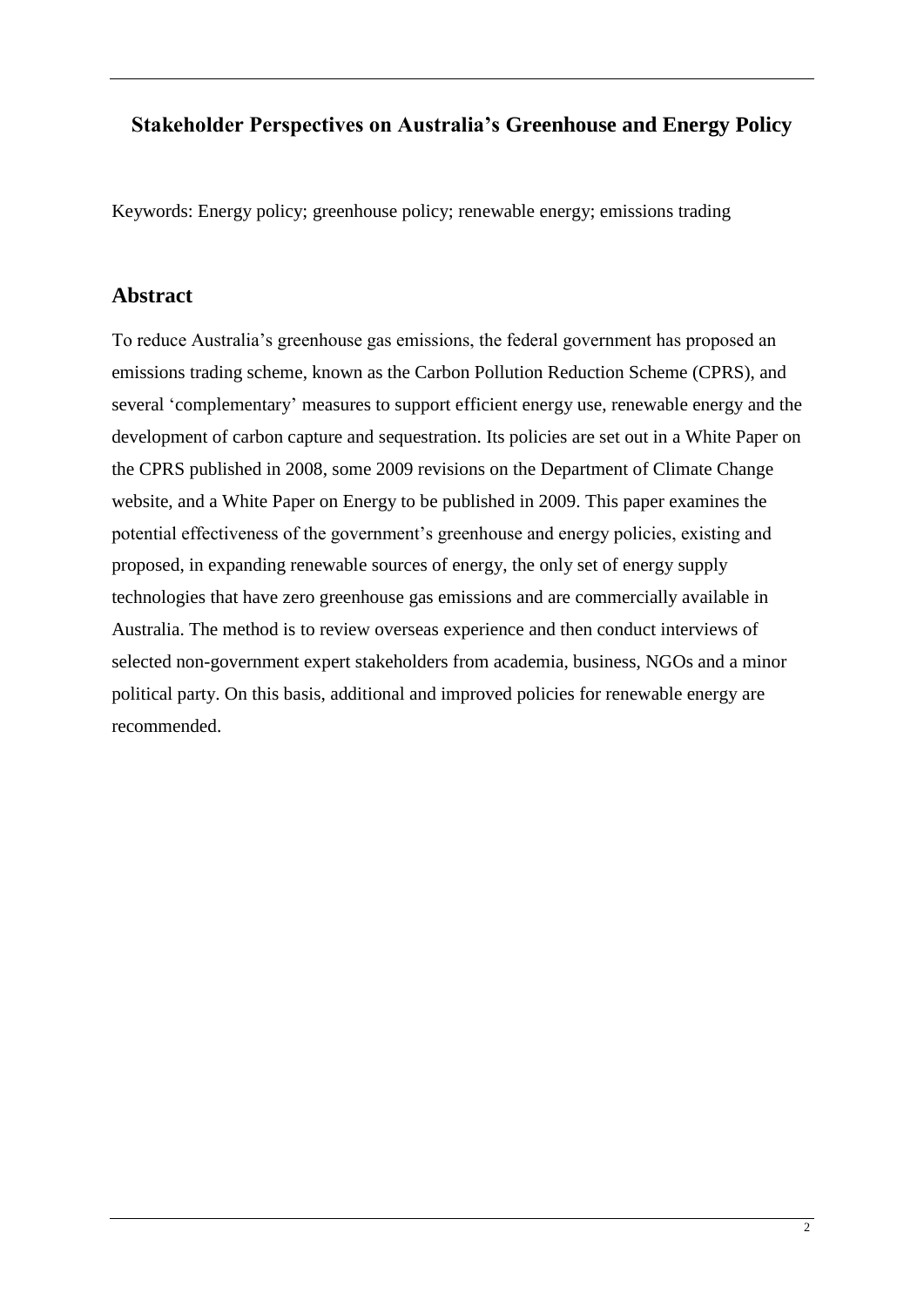## **Introduction**

<u>.</u>

This paper investigates the adequacy of Australian federal government policies, both existing and proposed, for increasing the manufacture and use of renewable energy technologies.

Renewable sources of energy are important because they include the only set of energy supply technologies that have very  $low<sup>1</sup>$  greenhouse gas emissions and are commercially available in Australia: solar hot water, wind power, bioelectricity and solar photovoltaic (PV) electricity. In addition, renewable energy includes two technologies with huge potential that are currently on the brink of becoming commercially available in Australia: solar thermal electricity (otherwise known as concentrated solar thermal power) and hot rock geothermal power (Diesendorf 2007; RISE 2009).

The Australian Government has set unconditional greenhouse gas emissions reduction targets of 5% by 2020 and 60% by 2050, both compared with the 2000 level. To achieve these targets, its principal proposed mechanism is an emissions trading scheme, called the Carbon Pollution Reduction Scheme (CPRS) (Australian Government 2008, 2009a), and several socalled 'complementary' measures to support efficient energy use, renewable energy and the development of carbon capture and sequestration. The principal complementary measures are various grants to fund the development of carbon capture and sequestration (CCS), some incentives to householders and landlords to increase the efficiency of energy use in buildings, an expanded Renewable Energy Target (RET), and grants for research and demonstration of renewable energy (DCC 2009).

This paper assesses the potential effectiveness of the Australian government's greenhouse/energy policies to assist renewable energy. It does this by interviews of Australian-based non-government stakeholders in renewable energy. The interviewees stakeholders from academia, business, NGOs and a minor political party, expressing views that have not received much attention in the government's White Paper on the CPRS (Australian Government 2008, 2009a) and are not represented on the high-level consultative committee for the 2009 Energy White Paper which is dominated by the fossil fuel and

 $1$  The greenhouse gas emissions in manufacturing most renewable energy systems with fossil energy are relatively small (ISA 2006). In most cases they are offset within a few months or years of operation of the systems.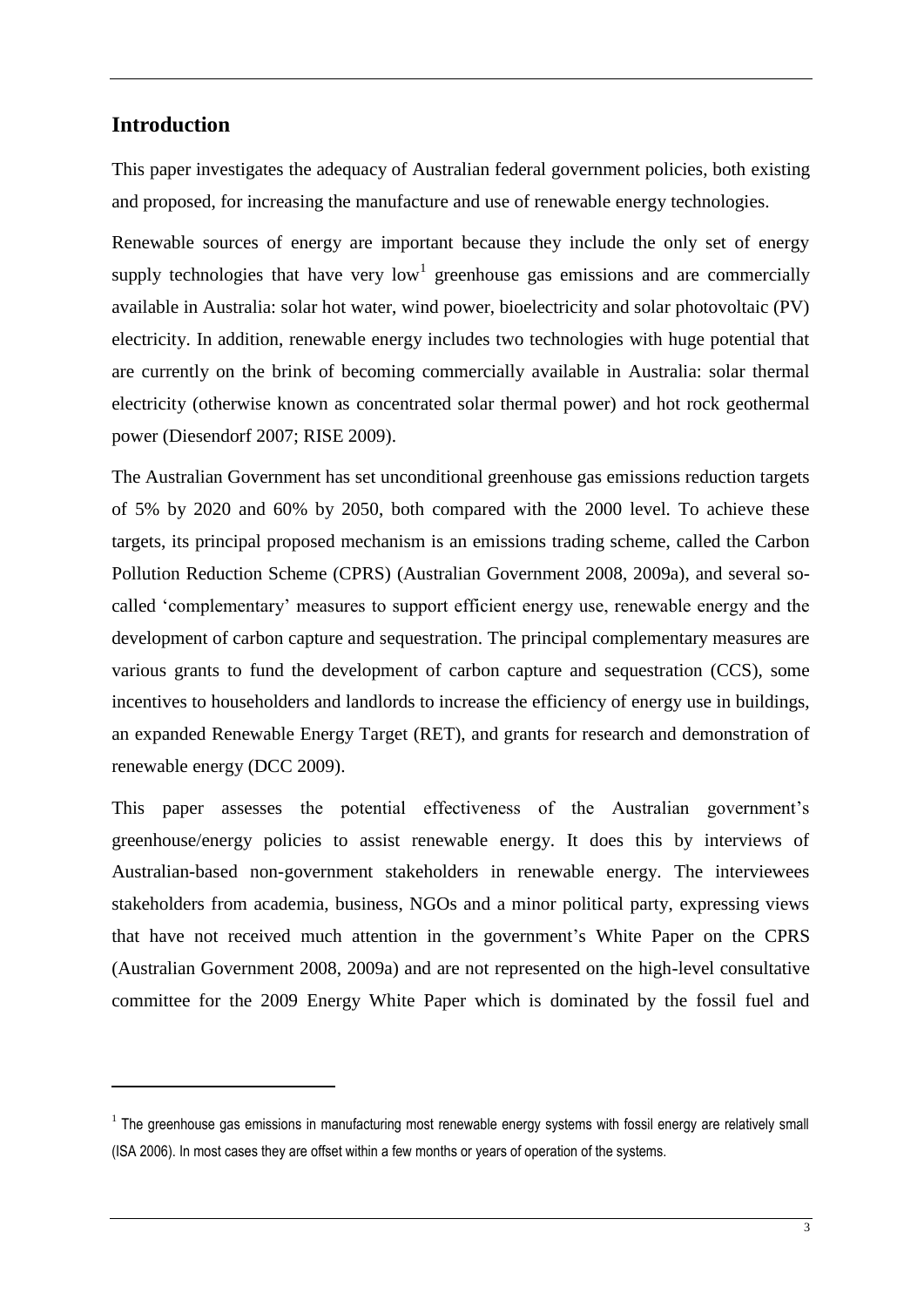uranium industries (DRET 2009). Therefore, their views help to redress the balance in the national greenhouse/energy debate.

#### **Review of previous work**

Overseas experience can provide insight into the appropriate policies for renewable energy in Australia. Experience from the European Union is predominantly considered, given the significant policy experience and renewable energy development in this region. Policy areas are then reviewed in terms of the limited experience and existing policy context in Australia.

#### *Emissions trading*

The European Union Emissions Trading Scheme (EU-ETS) provides the best example of a large-scale cap and trade emissions trading scheme, similar to the proposed Australian CPRS. The early phases of the EU-ETS highlighted significant issues that undermined the fairness and effectiveness of the scheme, including high levels of free allocation and over-allocation of permits due to poor emissions reporting and low targets (Betz & Sato 2006).

Under the EU-ETS a significant proportion of permits were given away for free resulting in windfall profits for those firms that received the free allocation of permits (Betz & Sato 2006). A number of studies in Europe have demonstrated that free allocation of permits can be directly correlated with the appreciation of the company share price (Oberndorfer 2009; Veith et al. 2009). Domestic companies such as electricity companies are most likely to benefit from windfall profits as they are more easily able to pass permit costs onto the consumer, for example when compared to trade-exposed industries (Egenhofer 2007).

The EU-ETS also suffered from an over-allocation of permits due to poor emissions reporting and minimal targets. This over-allocation resulted in the permit price crashing when emissions information and verification became well established under the scheme, and resulted in significant price volatility (Betz 2006; Betz & Sato 2006). The European experience demonstrates the critical nature of effective information being available on actual emissions as well as setting targets well below business as usual levels (Egenhofer 2007).

Low permit prices has meant that the EU-ETS has had little impact on generating investment into renewable energy technologies. Price impacts have been modelled for the EU-ETS indicating that current and projected carbon prices alone are insufficient to generate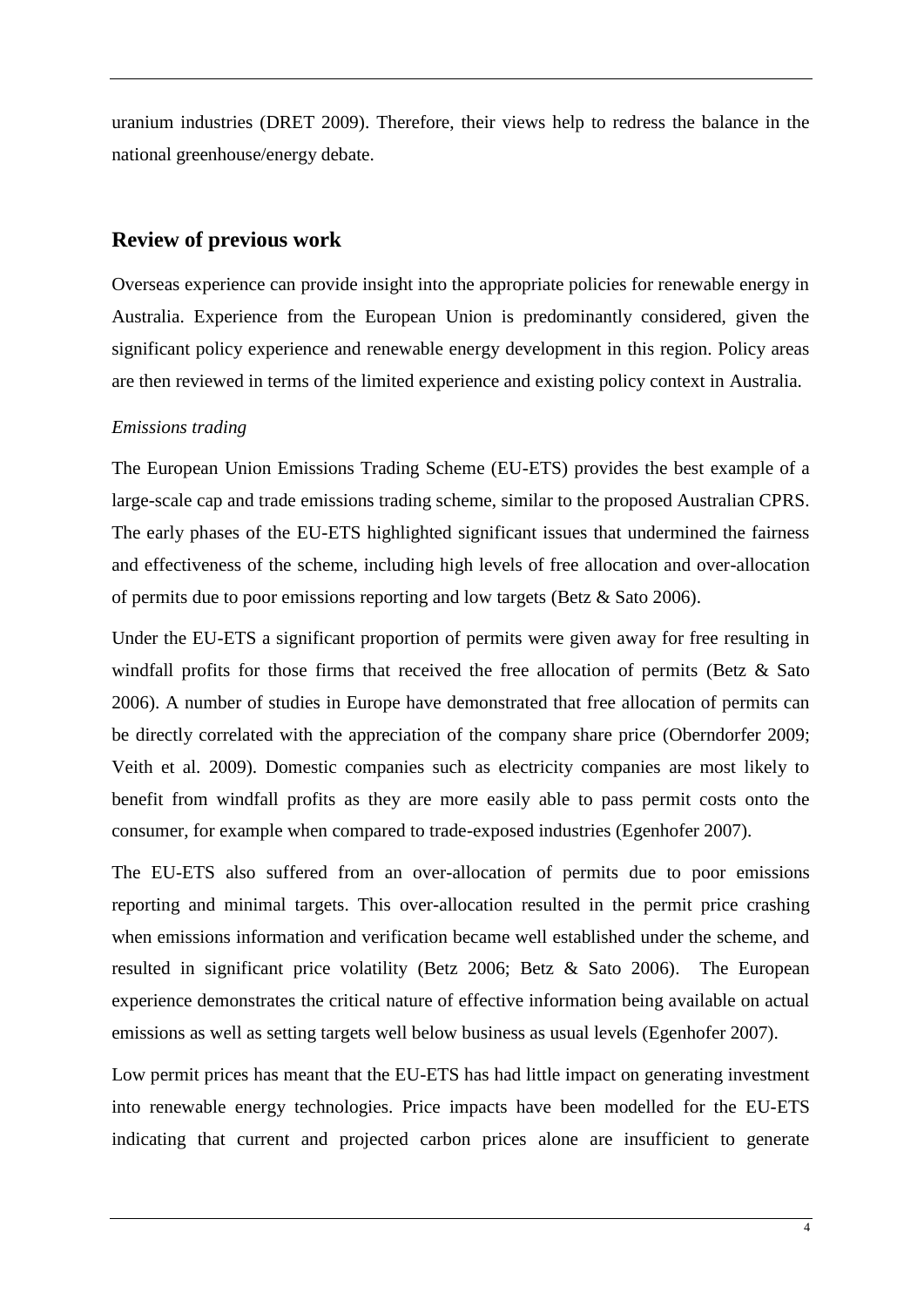investment into wind energy and that the price would need to reach at least 40 Euros per tonne of  $CO<sub>2</sub>$  before investment would become attractive (Blanco & Rodrigues 2008).

Similar issues are likely to be faced in the early stages of the CPRS. The White Paper indicates that 24–30% of emission permits will initially be allocated free of charge to coalfired generators and energy intensive industries, increasing to up to 45% by 2020 (Australian Government 2008). In addition, unconditional targets under the CPRS are low, with an unconditional target being set at a 5% reduction below 2000 levels by 2020. If this target is put in place then the carbon price at introduction is estimated to be \$23 per tonne of CO2 equivalent, reaching \$35 (2005 equivalent) by 2020 (Australian Government 2008).

In May 2009 the Australian Government announced a number of changes to the CPRS, in an attempt to gain acceptance of the legislation in the Senate. These included a delayed start date of one year to July 2011, a fixed \$10 permit price cap for the first year and an increase in support to emissions-intensive trade-exposed industries. In addition, the potential upper target for emissions reductions was increased to 25% dependent on an ambitious comprehensive global agreement being reached (Australian Government 2009a). These changes were met with a negative response from the Opposition and other non-government senators, making it appear unlikely that the CPRS legislation would be passed through the Senate in its existing form (Rodgers 2009).

#### *Feed-in tariffs and renewable energy targets*

Policy measures targeted directly towards renewable energy have played a much greater role in driving the development of renewable energy industries overseas, particularly in Europe. Feed-in tariffs and renewable energy targets are two policy measures that have been used extensively within the European Union with positive results.

A feed-in tariff (FIT) is a premium price paid for units of electricity sold to the grid by renewable energy generators who could be individual households or large power stations. FITs have been demonstrated to be a successful policy measure in Germany, generating investment into technologies such as wind, solar PV and biomass (Gan et al. 2007; Wüstenhagen & Bilharz 2006). Spain can also attribute significant growth in wind and solar energy to their FIT system (del Río González 2008; del Río & Gual 2007; Toke et al. 2008). FITs have been shown to provide a high level of certainty to investors and to be transparent and flexible (Gan et al. 2007; Wüstenhagen & Bilharz 2006). Key factors that have been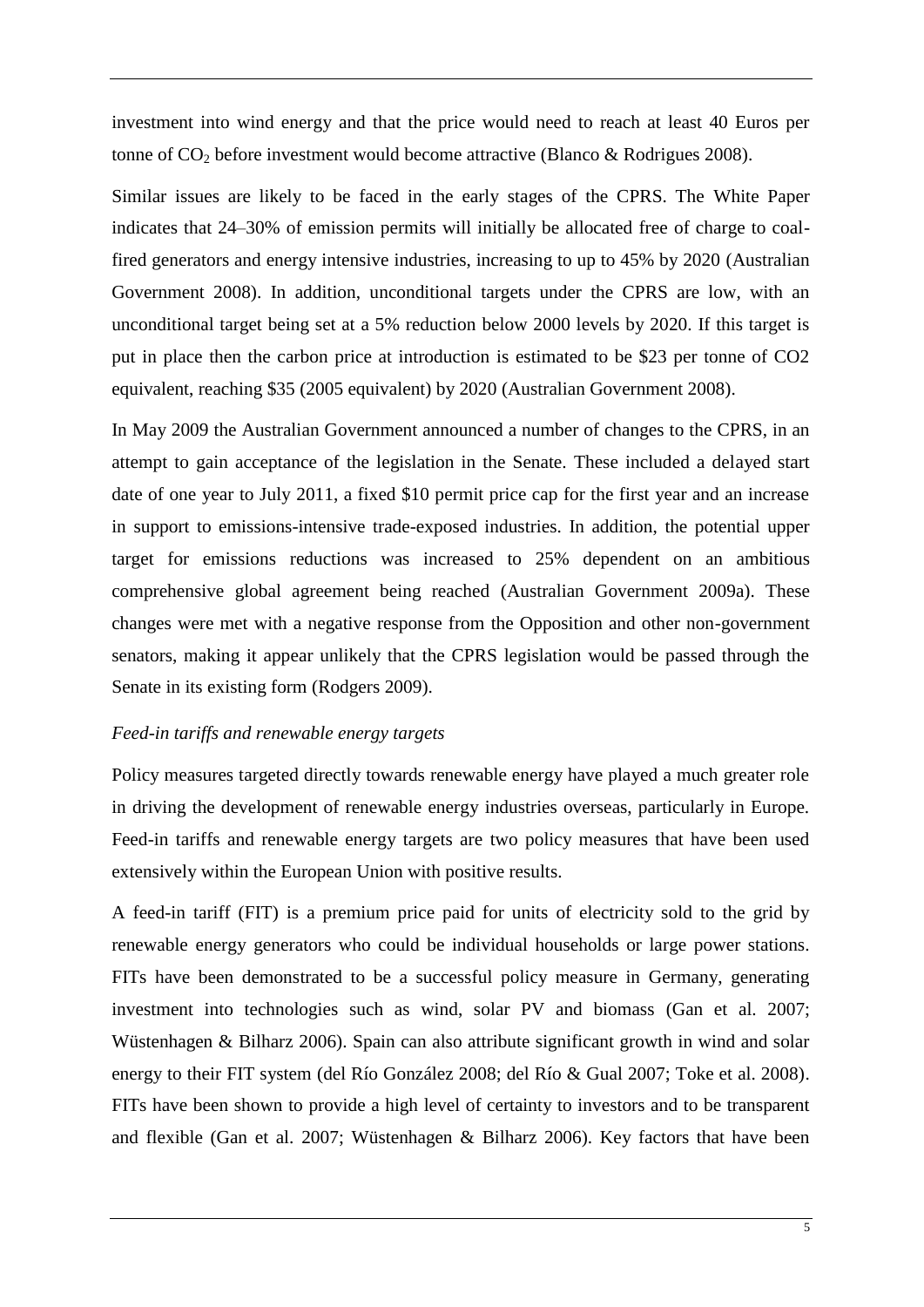correlated with successful FIT systems are that they are set at a significant level and remain stable for a number of years. Systems which are inherently unstable and change every few years as, for example, in the Netherlands, are less likely to promote successful results (Toke et al. 2008).

International schemes, similar to the Australian Mandatory Renewable Energy Target (MRET), have also shown success in encouraging adoption of lower-cost renewable energy technologies. The UK provides an example of a form of renewable energy target (RET) known as a Renewable Obligation (RO). The RO system is similar to the MRET as it requires electricity providers to acquire 'renewable obligation certificates' to meet targets or else they face a penalty fee (Toke 2007). This scheme has significantly expanded wind energy in the UK, although it has been criticised as being an expensive way to encourage renewable energy when compared to other mechanisms such as FITs (Toke et al. 2008).

Analyses of experiences in a number of different countries in Europe suggest that FITs can contribute to greater penetration of renewable energy at lower cost than tradeable green certificates under a RET (Fouquet & Johansson 2008; Toke & Lauber 2007). However other analyses indicates that both mechanisms are important in promoting renewable energy deployment. Detailed comparison of effectiveness is extremely complex and linked to individual design considerations and the policy context (Agnolucci 2007; Ringel 2006).

Both FITs and RETs have been utilised in Australia to a limited extent. The main focus for future renewable energy policy at the Federal level has been on the proposed 20% expanded RET.

FITs only exist in Australia at the State level, with the majority supporting solar photovoltaics (PV) in households, under net metered schemes that pay a premium rate for excess renewable electricity exported to the grid. The main exception is in the Australian Capital Territory (ACT) where all renewable electricity generated receives the premium tariff (gross metered) and both solar and wind are covered, not just PV (Senate 2008). While the FIT is currently limited to systems generating up to 30 kilowatt-hours per year (Legislative Assembly for the ACT 2009), the intention is that this will be expanded to include large scale generation, once full implications and design are considered (Corbell 2009).

There have also been some efforts to promote FITs on a national scale with a Senate inquiry being undertaken into a bill put forward by the Australian Greens (Milne 2008; Senate 2008). This inquiry noted strong support for this scheme and recommended that development of a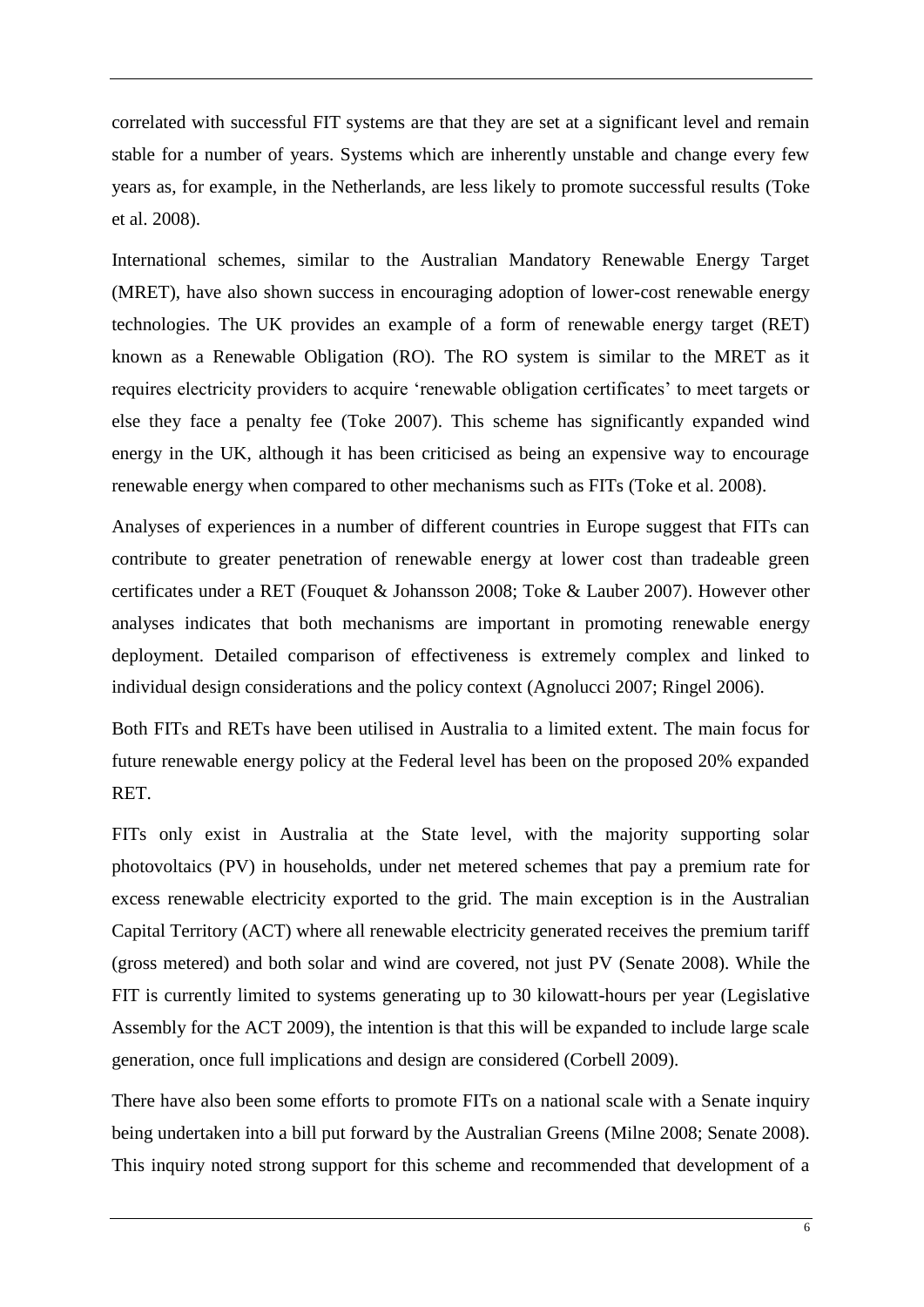national FIT proceed as quickly as possible through the Council of Australian Governments (COAG) (Senate 2008). However, national principles released by COAG to date indicate that FITs should only be used to provide transitional support for small renewable generators (COAG 2008). Given the Federal focus on the expanded RET, it appears unlikely that FITs will be pursued by the Federal Government.

Australia has previous experience in the implementation of a very small Mandatory Renewable Energy Target (MRET) which commenced in 2001. Due to the amount of increased electricity generation being set at a fixed amount, in real terms the target only amounted to an increase of 0.2% of renewable energy by 2010 instead of the anticipated 2% (Kelly 2007; Kent & Mercer 2006). Wind energy and solar hot water experienced rapid growth after the introduction of the MRET in 2001 and MRET helped to improve the viability of many new projects (MMA 2006). However, once the target was saturated and the scheme failed to be expanded, commercialisation incentives for renewable energy projects through MRET were exhausted, resulting in the reduction of investment into new renewable energy projects (Diesendorf 2007; MMA 2006).

#### *Other Policy Considerations*

A number of other policy areas are also critical to the development of renewable energy. These include levels of government funding and grid connection policies.

A study into the US Government spending on energy technologies found that government funding allocated to fossil fuels was excessive and that performance from research and development was actually declining despite the high investment. On the contrary, renewable energy sources were found to be underfunded and that with modest investment, these technologies would become economically comparable to fossil fuels over a period of time (Schilling & Esmundo 2009). In Australia, the Garnaut review (Garnaut 2008), found that funding into low emissions technologies has been low when compared to other OECD countries and recommended that funding be increased to \$3 billion per year by 2013. In the 2009-2010 budget, the Government increased funding to a total of \$4.5 billion to be invested into clean energy programs, with \$2.4 billion going to CCS, \$1.6 billion going to Solar and \$465 million allocated to the remaining renewable energy technologies (Australian Government 2009b).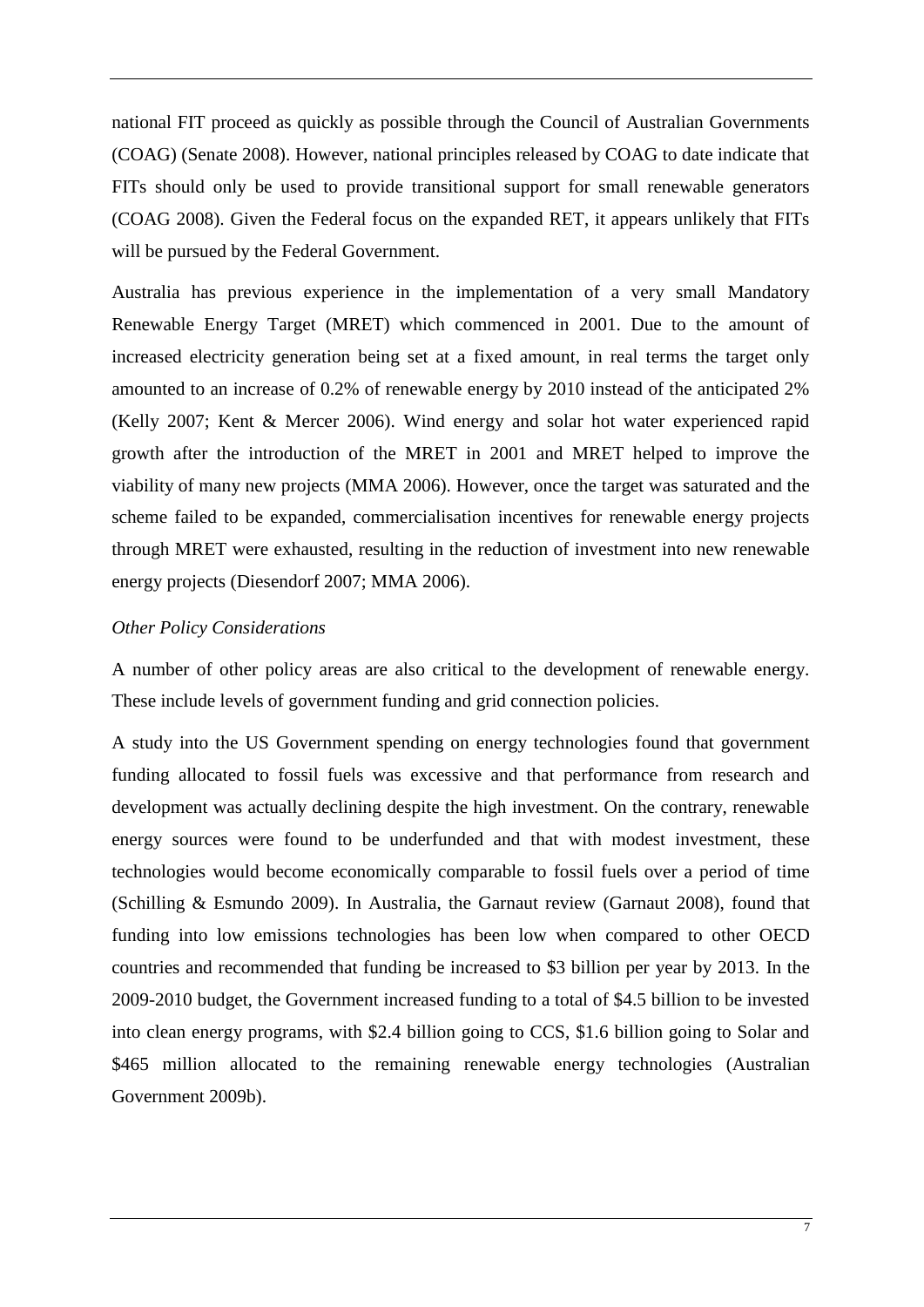Connection to the electricity grid also presents a significant barrier to the commercialisation of renewable energy technologies. The policy approach in Germany, the Netherlands and Slovenia is that renewable energy generators only pay for the cost of connecting a plant to the electricity grid and not for grid reinforcement (Swider et al. 2008). Germany has taken this further for offshore wind development, whereby grid operators are responsible for costs of a new offshore grid, rather than the renewable energy generators, providing significant incentive for expansion (Swider et al. 2008). Electricity market reform in this area in Australia is still in the early stages with the recommendation for a 'national transmission planner' to be introduced, however proposals do not yet include any discussion of financial support for new generators (Garnaut 2008).

## **Method of interviews**

To complement the variety of information and views found in literature, semi-structured interviews of key expert stakeholders by the first author over the period August 2008 to February 2009. The interviewees were chosen from academia, renewable energy businesses, and a politician from a party that does not aspire to gain government in the foreseeable future. All these key stakeholders have substantial experience and knowledge in the area of renewable energy policy.

[Table 1](#page-7-0) lists the interviewees and Appendix A outlines the key topics discussed. Research ethics approval was granted for this project by UNSW and the named interviewees have given permission to be identified in this paper.

| <b>Name</b>          | <b>Position</b>                                               | <b>Stakeholder category</b> |
|----------------------|---------------------------------------------------------------|-----------------------------|
| John Connor          | CEO, the Climate Institute                                    | <b>NGO</b>                  |
| Dr Mark              | Institute of Environmental                                    | Academic: interdisciplinary |
| Diesendorf           | Studies, UNSW                                                 |                             |
| <b>Andrew Durran</b> | <b>Executive Director, EPURON</b>                             | <b>Business</b>             |
| Dr Frank Jotzo       | ANU Research Fellow & former<br>adviser to the Garnaut Report | Academic: economist         |
| Dr John Kaye         | Greens MP, Legislative Council,                               | Minor political party and   |

### <span id="page-7-0"></span>**Table 1: Interviewees**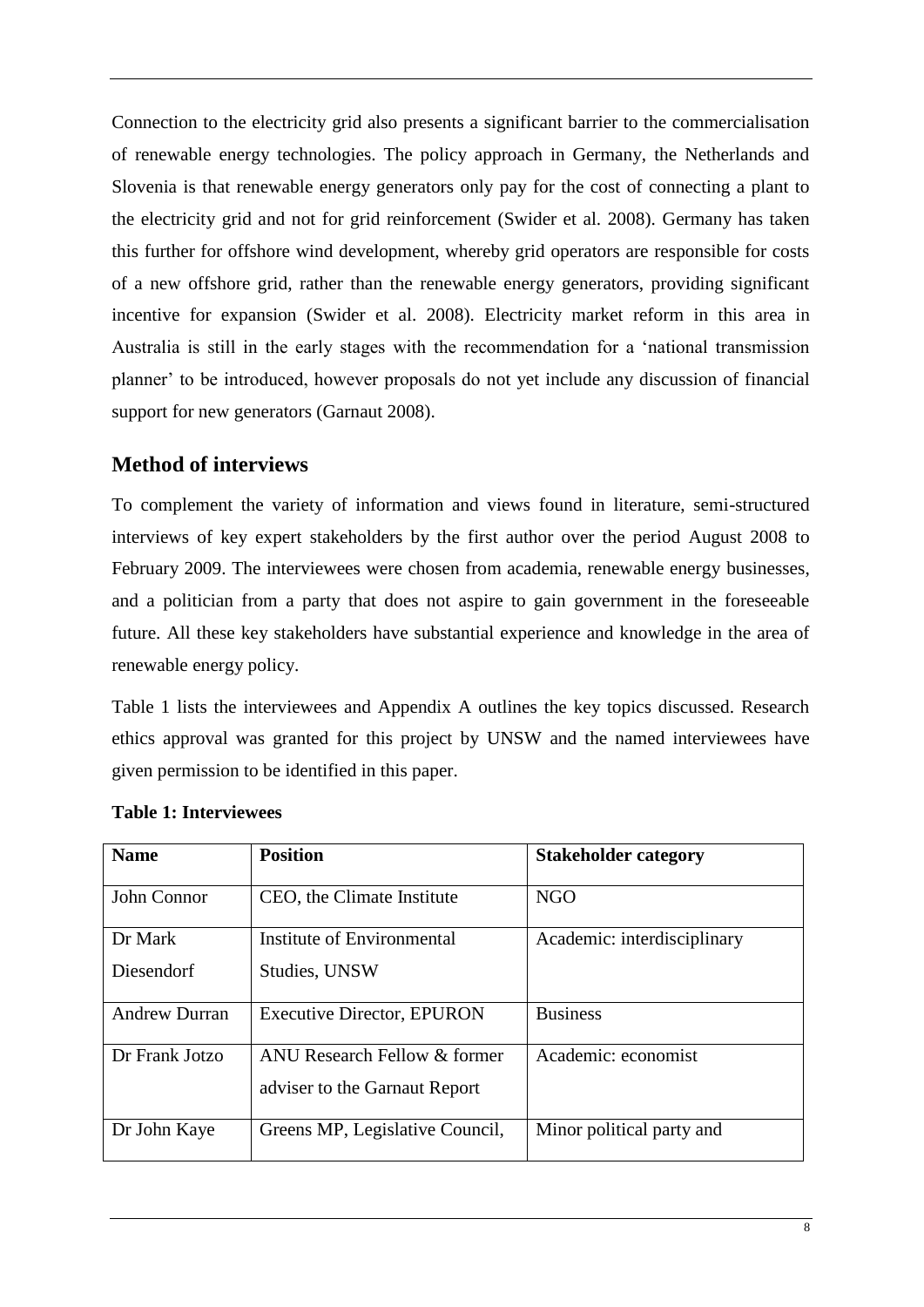|                    | Parliament of NSW                                                                            | academic electrical engineer   |
|--------------------|----------------------------------------------------------------------------------------------|--------------------------------|
| Dr Iain MacGill    | Joint Director (Engineering),<br>Centre for Energy and<br><b>Environmental Markets, UNSW</b> | Academic: engineer             |
| <b>Peter Meurs</b> | Managing Director, EcoNomics,<br>WorleyParsons                                               | <b>Business</b>                |
| <b>Alan Pears</b>  | Senior Lecturer Environment &<br>Planning, RMIT                                              | Consultant; academic: engineer |
| Artur Zawadski     | Manager, Business Development<br>& Project Delivery, Wizard Power                            | <b>Business</b>                |

## **Stakeholder perspectives**

This section provides an overview of a range of renewable energy stakeholder views on the importance of key potential policy options required to help develop the innovation and adoption of renewable energy. Stakeholders interviewed either have an interest in renewable energy or are directly involved in the renewable energy industry.

## *Emissions trading scheme*

Interviewees were asked to comment on the use of an emissions trading scheme (ETS) as the primary policy measure and the impact that this would have on renewable energy.

While all of the stakeholders interviewed here agreed that a price on carbon was necessary and that an effective ETS could help to achieve this, it was seen as unlikely to have much effect on the innovation and adoption of renewable energy over the short term. Thus they said that complementary policies are critical if one of the goals is to promote renewable energy.

Frank Jotzo, ANU research fellow and former adviser to the Garnaut review, said that the Australian policy context puts an emphasis on market solutions and cost effectiveness with a focus on price signals and that this goes hand in hand with the need for a sizable reduction of greenhouse gas emissions. This approach puts an emphasis on cost-effective emission reductions, however it may create tensions with policy objectives intended to promote the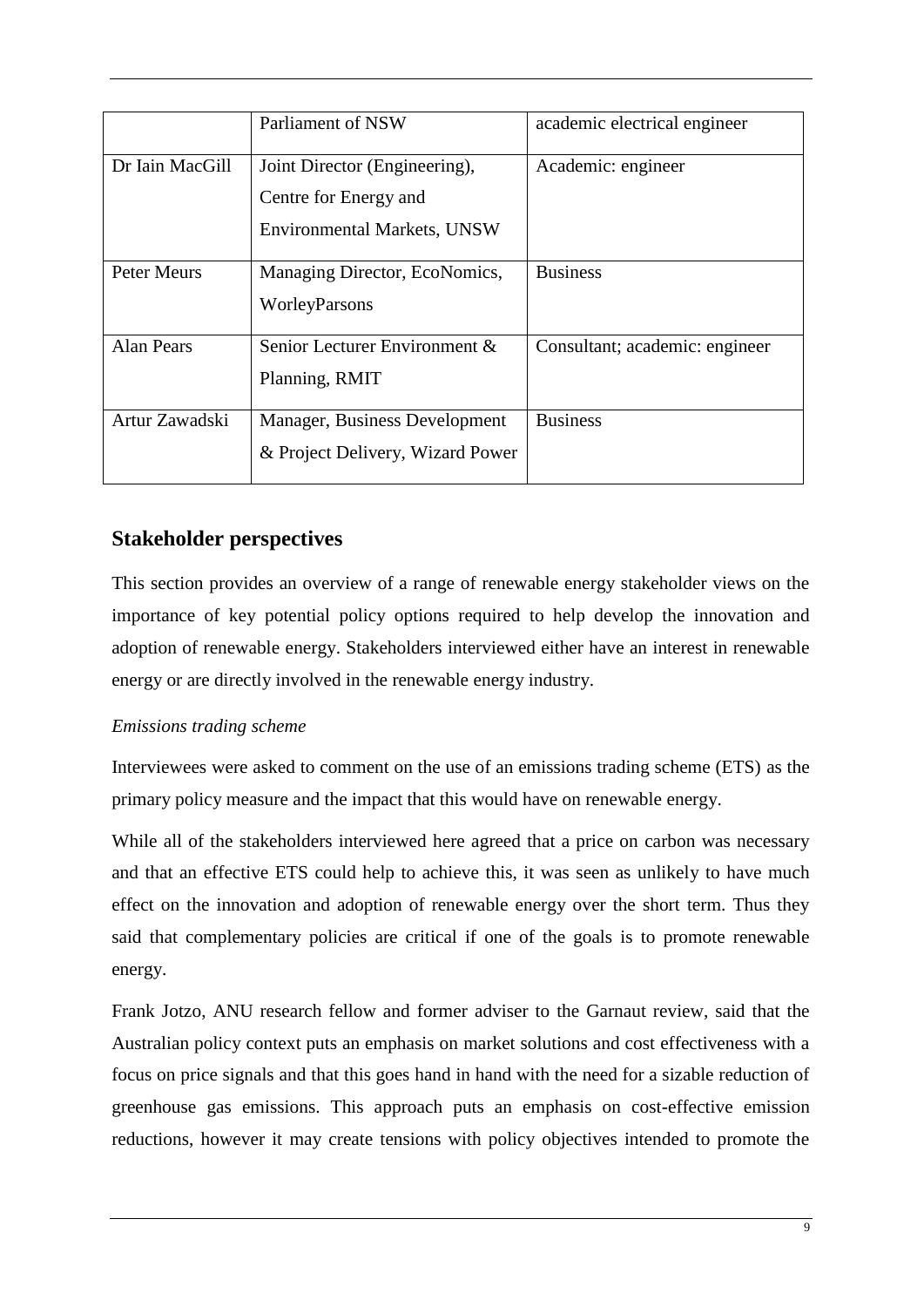development of renewables. Renewable energy may meet policy objectives other than just low cost  $CO<sub>2</sub>$  emissions in the short term.

John Connor, CEO of the Climate Institute, said that emissions trading was a necessary part of the policy mix as it was low risk and cost effective, however it was insufficient in the face of technological uncertainty and difficulties for new technologies to break into the market.

John Kaye, Greens MP in the NSW Legislative Council, said that the focus on emissions trading for meeting abatement targets at least cost to the community failed to take a long term view of cost effectiveness over the next 50 years. Although some form of carbon pricing would be necessary, there are renewable energy technologies that currently have no costeffective niche and would not make it. Kaye felt that most of the objections raised against additional policy measures relate to electricity purchase price impacts on large, mainly industrial consumers and concerns over consequent loss of profits.

Alan Pears, senior lecturer at RMIT University in Melbourne, who has worked on policy strategies with government, business and community groups, also questions the short-term benefits of the ETS, when free permits, unlimited importing of low priced international permits and price caps will mean low carbon prices. In the context of emerging technologies, until there are stable and well-agreed market prices at reasonable levels, investors will automatically apply a risk premium to these projects, and the level of the price effect will be too small to influence purchasing.

Key reasons highlighted by interviewees as to why emissions trading would be insufficient for promoting renewable energy in the short term included concerns over the overall effectiveness of the CPRS and also that initial carbon prices were not expected to be high enough to encourage investment into renewable energy.

A key point raised was that the CPRS is a new scheme and there will be an initial learning phase. Iain MacGill, Joint Director of the Centre for Energy and Environmental Markets, emphasized that, while it is extremely important to have a price on carbon, emissions trading is a strategy that hasn't yet been proven effective and efficient for reducing greenhouse gases. There is uncertainty in the future and nature of the policy, and policy effectiveness can vary in different countries due to a wide range of factors. It is particularly problematic to use an essentially experimental policy as a primary policy instrument to achieve assured action on climate change.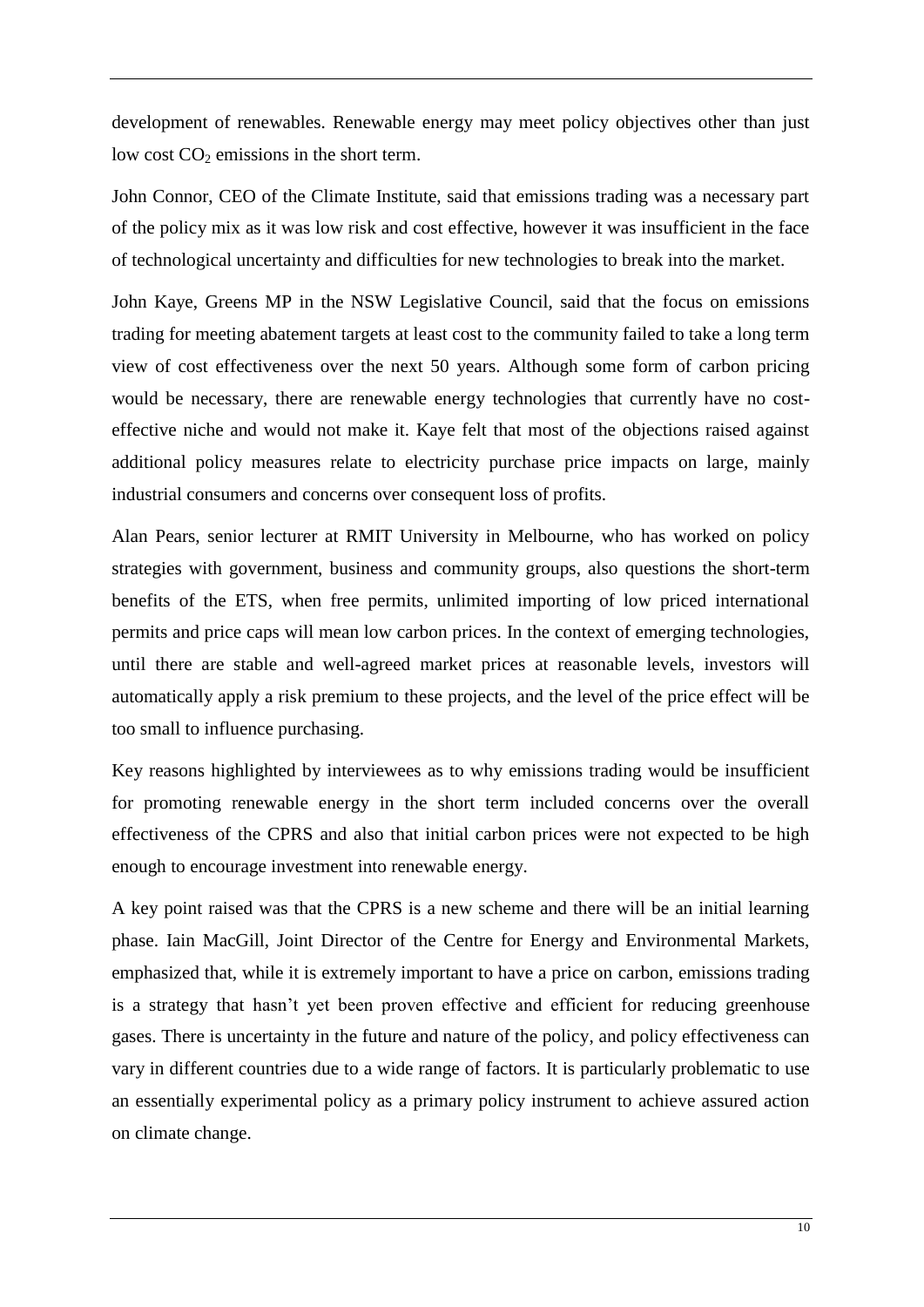Andrew Durran, Executive Director of wind farm developer EPURON, said that, although emissions trading is not going to have much of an impact on renewables in the short to medium term, it is vital that we start straight away, to have a target and a system in place for learning.

Mark Diesendorf, from the Institute of Environmental Studies at UNSW, expressed concerns with the current design, stating that the CPRS may actually do more harm than good. Diesendorf indicated that it is unlikely to be effective for encouraging renewable energy in the first decade and almost seems to be designed to exclude renewables. Key weaknesses highlighted were the low abatement targets, the availability of cheap overseas offsets, the initial permit price cap and also the levels of free allocation to coal-fired generators, which was likely to translate into windfall profits.

Most interviewees indicated that the carbon price would have to be in the order of \$40 to \$50 per tonne of CO2 before lower-cost renewables would start to attract investment, in the absence of other policies. Mark Diesendorf pointed out that the initial price of \$20-23 suggested by modelling may not even be enough to encourage further development of gas fired power. Iain MacGill also highlighted that it was important to consider the projections of future prices as this will be what industry and investors are planning around. The future price will depend on a number of factors, the more important being future targets and faith in the government and its policy intent and effectiveness into the future.

#### *Renewable Energy Targets*

Most of the interviewees said that the expanded Renewable Energy Target (RET) was the most important mechanism currently proposed for promoting the innovation and adoption of renewable energy, however FITs were cited as a possible alternative or complement to a RET by a number of interviewees including Mark Diesendorf, Artur Zawadski and Peter Meurs.

Andrew Durran said that the RET is vital to the renewable energy industry; that thousands of jobs currently depend on it; and that the industry is capable of delivering three to four times the proposed targets. Although design could be better, the promised expanded target is needed as soon as possible. Durran believes that the target is small compared to possible capacity and the target could be saturated by 2015, exposing the industry to uncertainty. If there is no process in place for reviewing and expanding the target before 2015, then the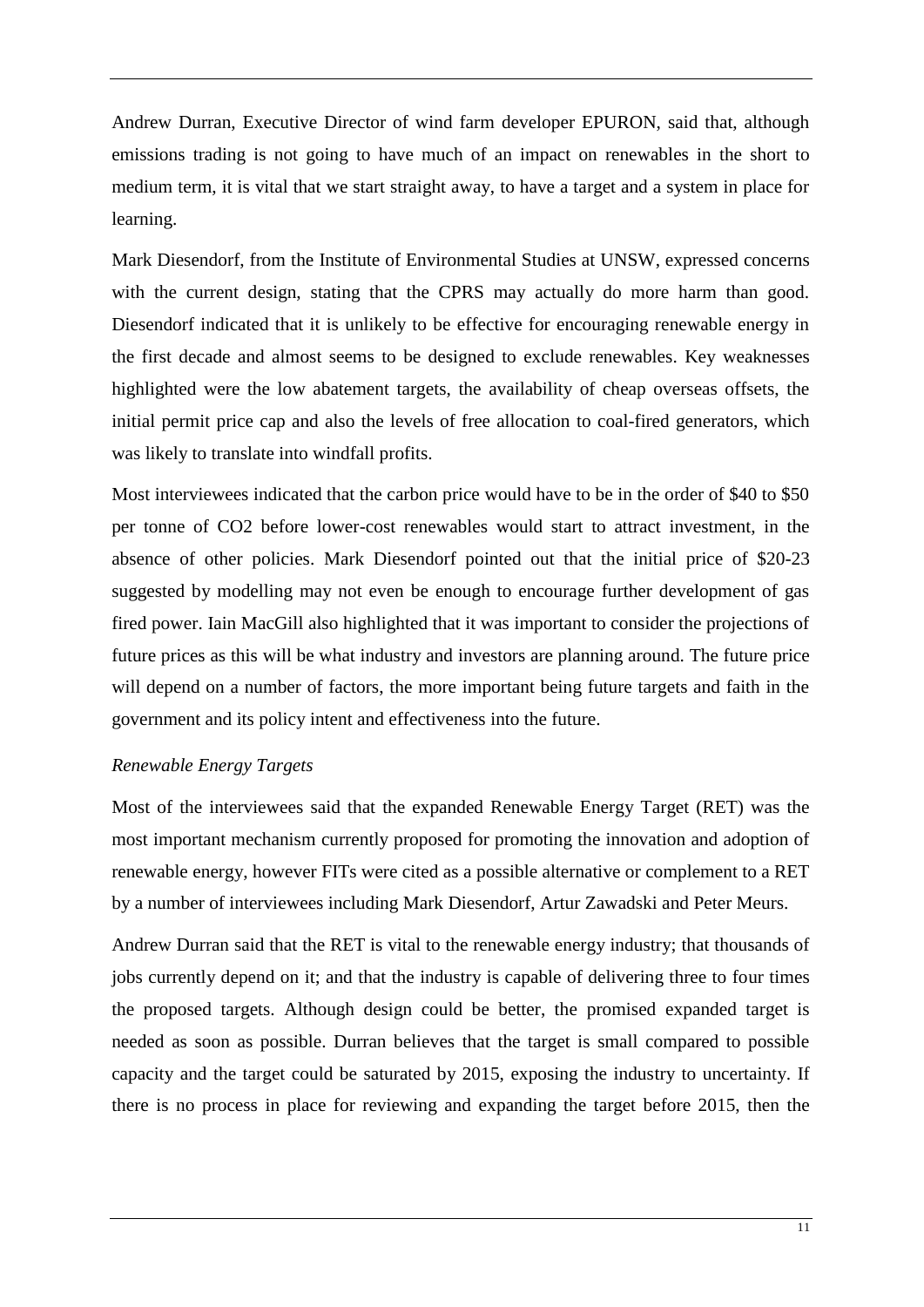industry will face a similar stop/start situation that it did with the previous small MRET. This will lead to businesses having to shut down, adding cost and time and jeopardising jobs.

Alan Pears highlighted the importance of the expanded RET scheme to drive investment in renewable energy until the carbon price levels from the CPRS become sufficiently high to drive investment. Pears believes there will be a natural evolution where the RET is met prior to 2020, at which point the price of renewable energy certificates will start to collapse and the carbon price will firm up, taking over from the RET.

Iain MacGill stated that the current design for the expanded RET has some serious flaws, which risk poor effectiveness, efficiency and equity outcomes and there need to be targets with some clear mechanisms for how to achieve them. Andrew Durran and Mark Diesendorf indicated that the inclusion of solar hot water was of concern and could undermine the value of the scheme. Another concern that Diesendorf raised was that, if high-emissions tradeexposed industries were excluded from paying for RECs, this would drive electricity prices up for other consumers.

Frank Jotzo, Mark Diesendorf and Alan Pears pointed out that the RET is a market-based system which is designed to implement the cheapest renewable energy technologies. Wind is currently the cheapest renewable electricity technology and will therefore be favoured. Jotzo argued that, if the aim is to support the development of renewable technologies, then the focus should be on less mature technologies, for example geothermal and solar thermal. Diesendorf indicated the only way to change this within the RET scheme is to have different targets for different technologies. Andrew Durran suggested that to support solar thermal, the RET be supplemented with grants or alternative support rather than distorting the RET markets. Alternatively, John Kaye suggested, other mechanisms would be needed to incubate and develop other emerging technologies.

Pears added that, as with any market based system, it is important to ensure that other criteria are met to ensure that options are environmentally and socially adequate.

Kaye said that although a commitment has been made to implement an expanded RET, the new government is well into its term and the RET is still a long way from being finalised.

#### *Government funding/grants*

Government funding is considered an important part of the policy mix, however many raised concerns that the funds would not have much overall impact and that other policy measures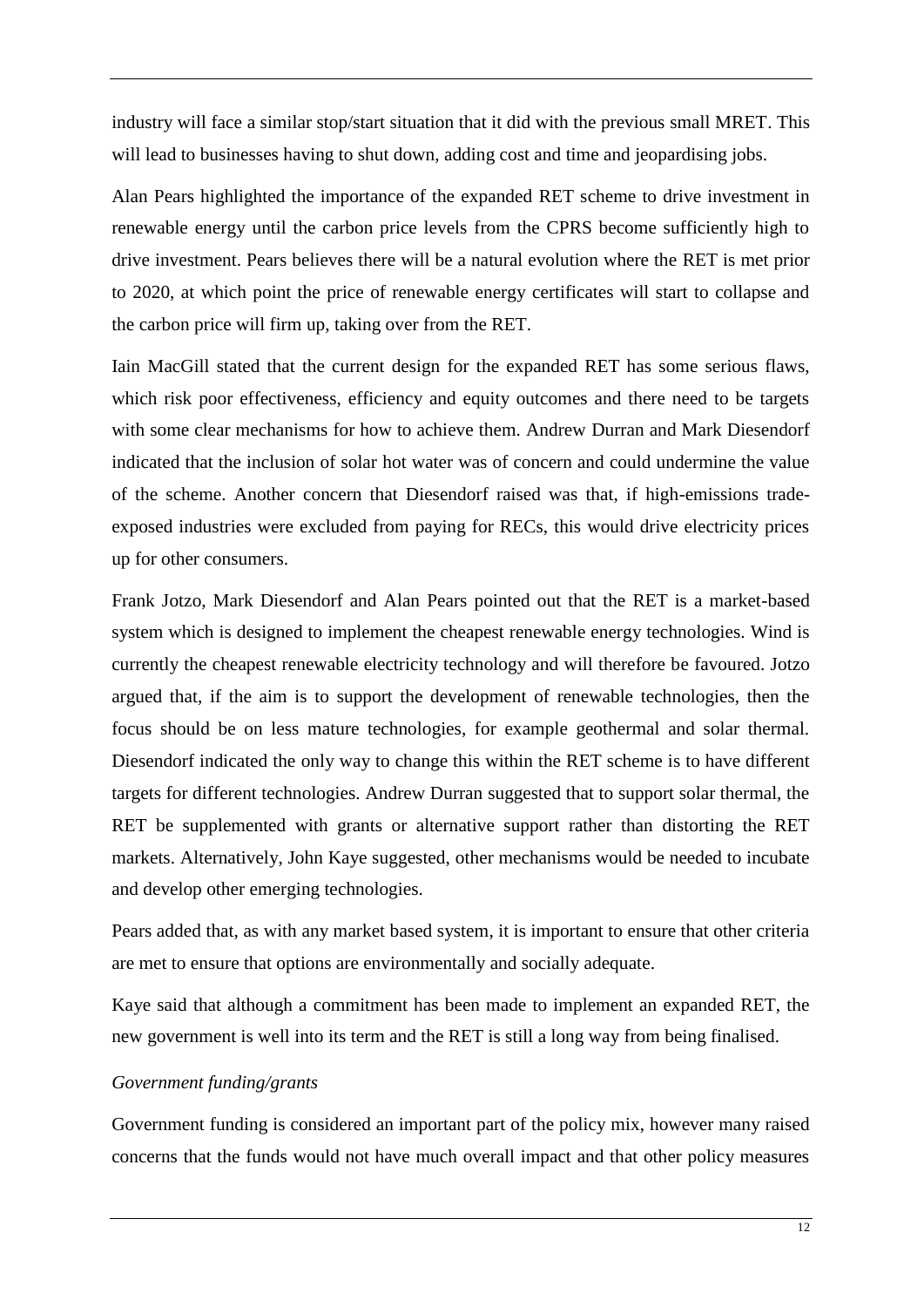would have greater success in promoting renewables. There were mixed opinions as to what the policy mix should be.

Frank Jotzo believes that there is a strong case for funding combined with an emissions trading scheme. The carbon price will help to push low cost technologies and this combined with targeted funding to overcome externalities could provide a better approach than the RET and may avoid some of the issues relating to over reliance on wind technology. Jotzo also indicated that there is a strong case for technology spending and diffusion, but that it needs to be well targeted.

John Kaye said that funds need to be insulated from Carbon Capture and Storage (CCS), as this should not be in competition with renewable energy. Funding should be focused on development of particular industries and money used strategically. As Australia is late into the market, funding should be focused into areas where Australia can gain competitive advantage, with a view to export technology.

Artur Zawadski and Mark Diesendorf pointed out that just a few renewable energy projects could very quickly consume the grants available, leaving no opportunity for technologies and projects that are not yet ready to proceed. Zawadski welcomed the announcement of \$1.4 billion for 4 solar projects as part of the 2009-2010 budget as an excellent development. However, he added that sole reliance on funding fails to provide an incentive for follow-on projects utilising the successfully demonstrated technologies. Instead, it could actually facilitate moving these technologies offshore, as they will become more bankable in countries with FITs and tax incentives once they are proven at scale in Australia. A more sustainable and strategic way to get new technologies up to scale is to establish market mechanisms that provide incentives to invest in innovative technologies.

Diesendorf also commented that while it's helpful to have increased funding for renewable energy research and for four demonstration solar power stations, the government is still avoiding policies, such as feed-in tariffs, that would build the market for large-scale commercial solar power stations on a continuing basis. Diesendorf was also concerned about the high level of funding that is being spent on CCS versus solar and other renewables.

Peter Meurs, Managing Director of EcoNomics at WorleyParsons, indicated that funding may have some impact, however getting the first \$1.2 billion solar thermal power project in place will require more than just funding assistance. Also, while government funding is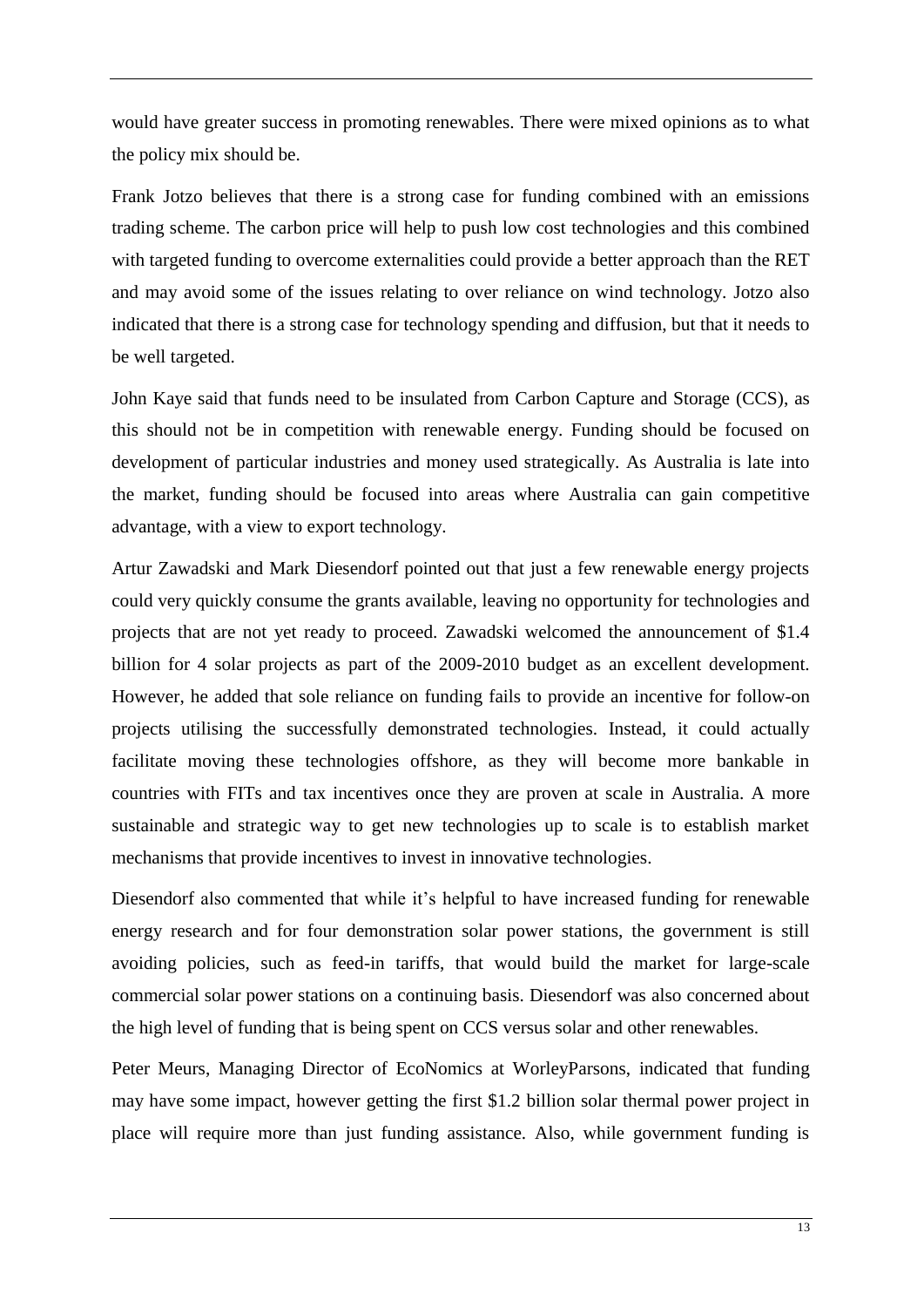important, it does put the government in a position where they have to pick winners and technologies that look good on paper will be selected.

Andrew Durran also commented that funding targeted to commercialise research is a difficult area to get right. It requires picking a technology and getting it into the market. Most projects tend to fail in Australia, except for limited examples including Suntech from UNSW, which ended up being developed in China. It is difficult to know whom to fund. The process could be improved by use of an industry panel to help pick the projects, with people carefully chosen for the role.

Iain MacGill commented that Australia's level of effort looks ridiculously small compared to the amount being spent by some other countries. We don't see anywhere near the serious investment in renewables that is really required. However, there may be drivers other than climate change in other countries that have contributed to the faster development of renewables

## *Feed-in tariffs*

FITs generally received a very positive response from interviewees, particularly from those in the renewable energy industry. However, there were also some concerns raised.

Frank Jotzo commented that FITs give the opportunity to directly distinguish between different technologies, however there are concerns over economic inefficiencies if tariffs for particular technologies are set too high – an example being heavy investment in PV driven by FITs in Germany where the technology has comparatively low energy yields. There is also a potential problem for negative interaction between a RET and FITs. If both are used in conjunction there is opportunity for double dipping, which does not necessarily make good policy sense.

Alan Pears commented that there are some benefits to upfront one-off payments over and above ongoing payments, such as FITs. Rational businesses will discount future revenue by 20% per year, so when reviewing ongoing subsidies within a business case, payments in five years will be valued at zero. An upfront subsidy will be lower cost and may provide a better tool for promoting investment decision-making. However, ongoing incentives encourage reliable ongoing performance, so a combination of up-front and ongoing incentives seems likely to be most effective.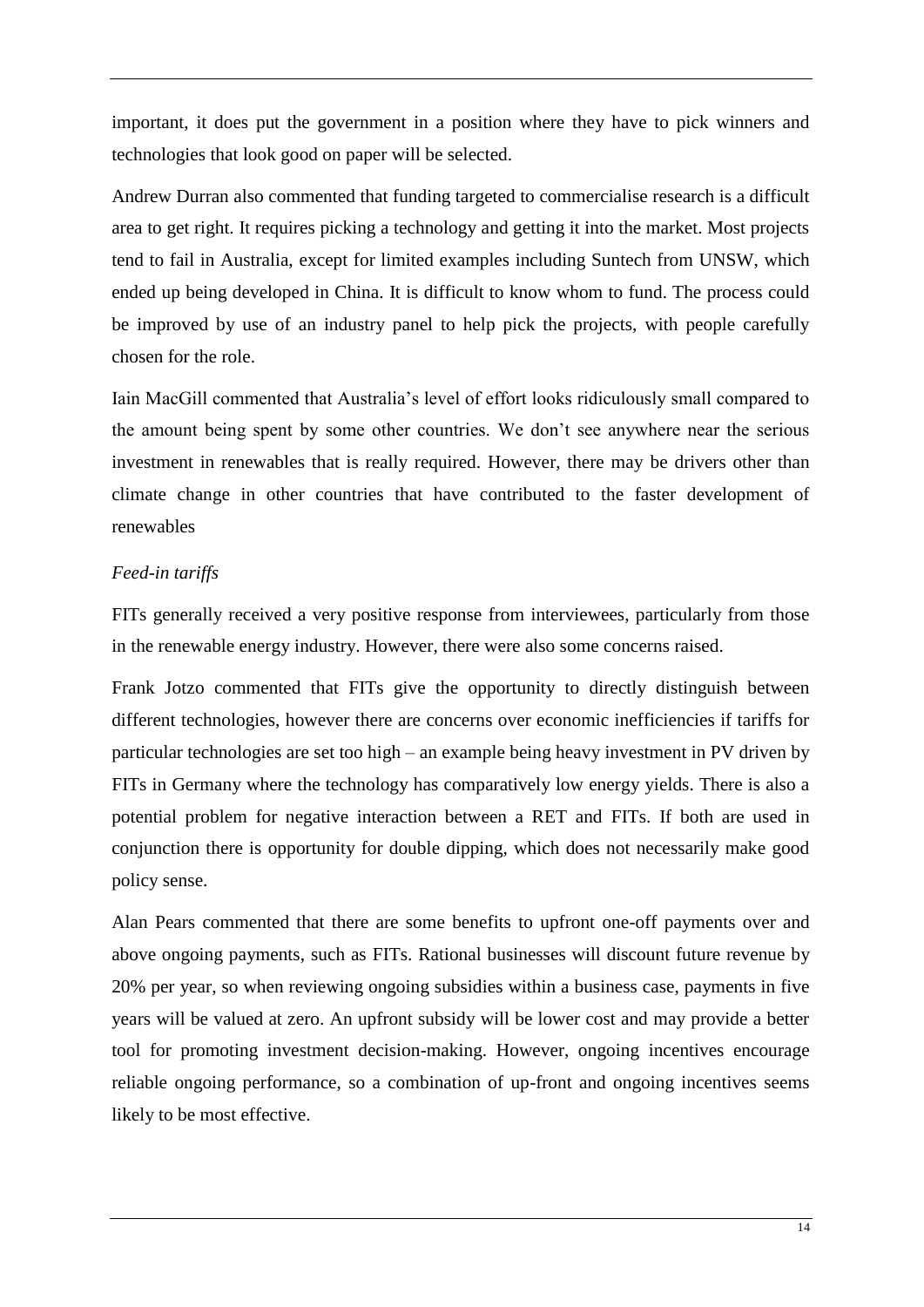Peter Meurs commented that FITs provide a clever way of getting a lot of investment quickly without the government having to come up with the dollars and they provide a clear market signal for 10 to 15 years. Countries that use FITs have been very successful at stimulating renewable energy investment. They can provide significant levels of flexibility, for example, they can be tuned to the amount of power produced and the time of day. This is important when the goal is to be able to support peak-load requirements as you can set higher tariffs for peak times. It is also possible to set a time limit on the tariff providing sufficient time to incentivise development.

Artur Zawadski supported FITs strongly. As demonstrated in other countries such as Spain and India, having a guaranteed price for renewable electricity over an economic lifecycle makes investment in these technologies more attractive. FITs can be tailored to particular technologies. FITs are also compatible with a carbon pricing scheme. Government can reduce tariffs as the carbon price goes up. In addition, overseas financial institutions are now very comfortable with dealing with FITs. Use of this type of policy support in Australia will help to make financial institutions more comfortable in investing in renewable energy.

Mark Diesendorf commented that experience in countries such as Germany, Spain, Portugal and Italy has shown that FITs can be effective and they are also supported by the public. However the federal government appear to have lost interest in them.

Andrew Durran saw FITs as an excellent way to support PV in Australia. In terms of support for large-scale renewables, Durran believes that a RET and FITs could provide the required support if the design is effective, however is important to consider that we already have a RET in place, so it makes sense to get that working properly.

Iain MacGill commented that FITs have a proven track record to drive deployment, however with significant levels of deployment they become much harder to support. Mark Diesendorf provided the example of PV, where it would not be possible for everyone in the ACT to have PV on their rooftop as prices would go from 12–14c per kilowatt hour to 44c per kilowatt hour.

#### *Grid connection*

Grid connection was generally considered an important area where a lot more effort is needed, particularly in terms of better overall planning for transmission infrastructure in Australia to support new energy sources.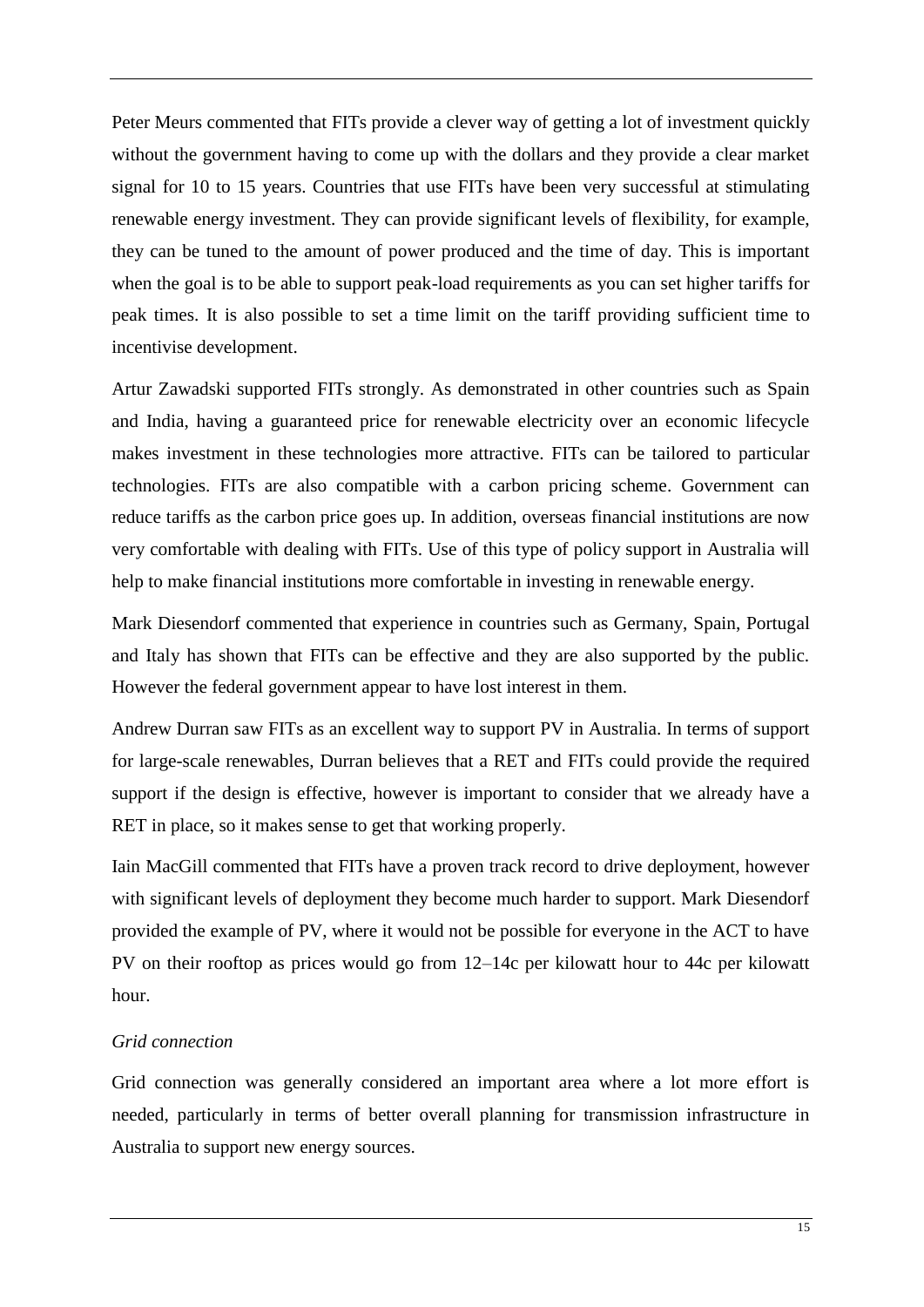Mark Diesendorf emphasized the importance of adding new links to the grid and strengthening existing links. For instance, the wind power capacity of South Australia could be greatly increased by strengthening the SA-NSW and SA-Vic links. A change in the overall system is also required so that the government pays for new transmission links rather than the individual project developer. We also need to make the grid a smarter carrier with smart meters at the customer end and also greater control for adding new technologies. The US provides a good example with their SmartGrid.

#### *Voluntary actions*

Alan Pears raised the point that voluntary activities by households and individuals are not recognised as additional abatement under the CPRS. For example, if Greenpower contributes to Australia's overall emissions reduction targets, then individuals who purchase Greenpower will be freeing up more permits for large emitters and essentially subsidising their ability to pollute. This reduces voluntary motivation for emission reduction, including motivation for individuals who wish to promote renewable energies.

#### *Community based projects*

John Kaye highlighted the need for ownership institutions to work with communities, as people are more likely to object to the actual or predicted impacts of wind turbines installed and operated in their surrounds by an external company than they are if they have a financial interest in the project and a direct say in the siting of the turbines. Alan Pears also raised some interesting points about promoting regional opportunities, for example Bendigo spends approximately \$250 million on energy requirements, sent to entities outside the region, which could be mobilised into a business opportunity for implementing energy efficiency measures or producing alternative energy to meet local energy requirements with excess generation exported at a profit. This type of project involves mobilising regional councils along with regional economic development and is a different group of people to community projects run by community groups.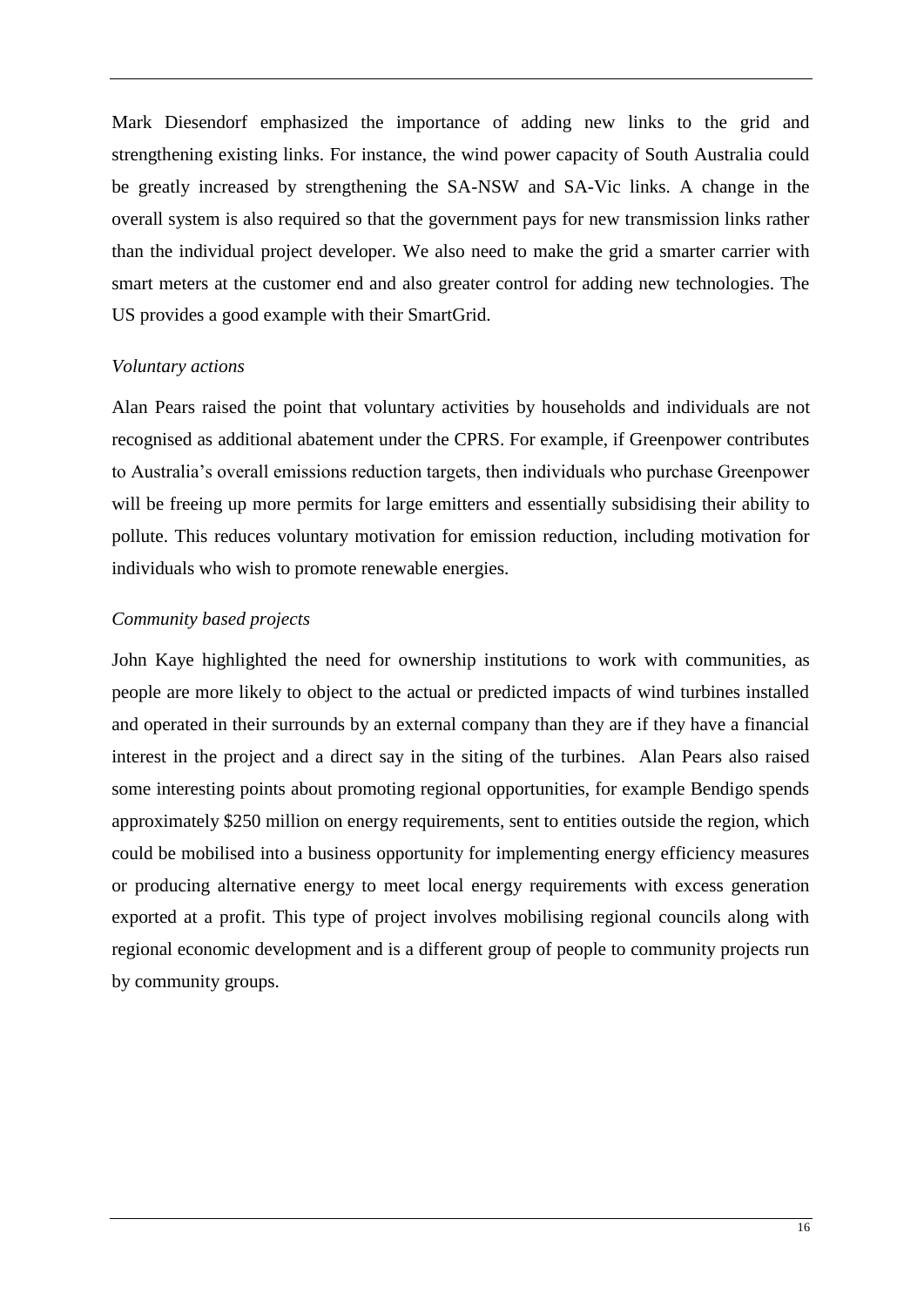## **Conclusions and recommendations**

Based on the interviews conducted and the experience from Europe, no single policy mechanism is going to meet all policy objectives or overcome all market failures and policy barriers. Therefore, it is important to get the policy mix right to encourage a viable renewable energy industry and support technologies with high potential in the various stages of maturity.

While all interviewees agreed that an ETS (or an alternative means of putting a price on CO<sub>2</sub>, such as a carbon tax) is necessary to achieve deep cuts in  $CO<sub>2</sub>$  emissions, they stated it is insufficient. While it may provide the least-cost solution to emissions abatement in the short term, it does not provide the most cost-effective solution over the longer term. It also fails to overcome many of other market failures and barriers that are faced by technologies in various stages of maturity. Renewable energy also has other benefits, some of which are intangible and cannot be measured in simple economic terms and can contribute to other policy objectives.

Emissions trading alone is unlikely to provide sufficient incentive to invest in renewable energy in the short term, as permit prices may not reach a high enough price level until at least 2020. Therefore, complementary policy measures are needed. Despite concerns over picking winners, there is a strong case for policy that is targeted to different levels of technology maturity. However, this requires sufficient technological knowledge and industry support.

New initiatives by the Government to implement the 20% expanded RET and provide targeted funding to renewable energy are considered a positive step forward, but are not sufficient to promote the necessary diversity in renewable energy.

Different renewable energy technologies require different levels of policy support, for example solar thermal power generation is less mature and higher cost than wind. The expanded RET is the most promising policy support for the continued development of wind, however a few considerations remain. Firstly, the design of the RET scheme should exclude solar hot water, which is supported by other schemes. Secondly, to ensure market certainty, targets should be reviewed regularly to assess whether the scheme needs to be expanded or additional support is required. Thirdly, there should be greater emphasis on policies that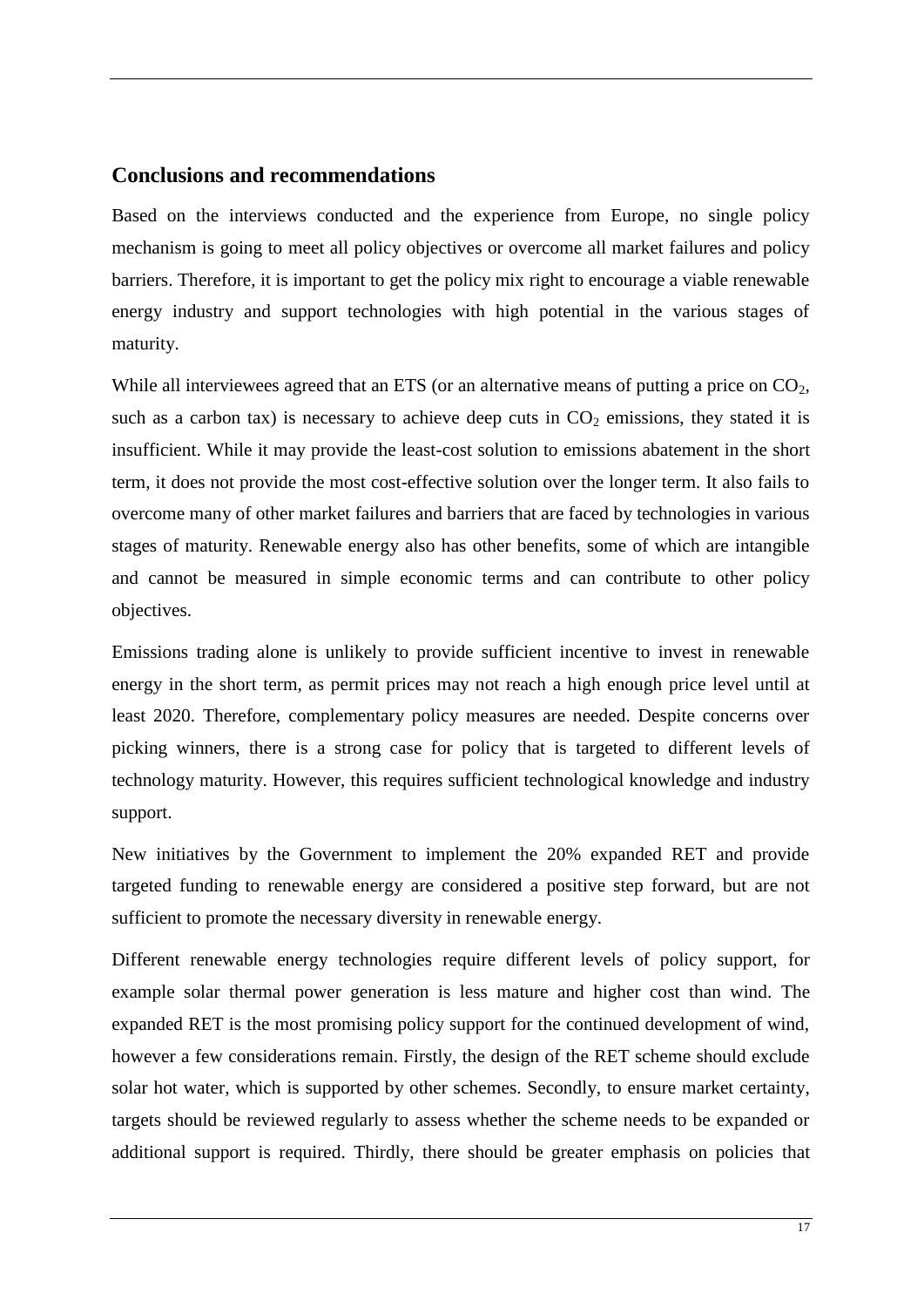provide direct benefit to communities directly impacted by renewable energy developments, for example in the form of reduced electricity prices or a community development fund to be administered by local government.

Since solar thermal is expected to gain limited benefit from the expanded RET, additional policy measures are considered important. As this technology is yet to be commercialised in Australia, solar thermal is likely to be eligible for government funding. However, funding levels are currently insufficient and would need to be increased to have any significant ongoing impact. Given that funding programs have mixed success, if there is a serious objective to expand solar thermal, then stronger policy support will be required to stimulate investment. This could come in the form of a well-designed FIT, by a special band within the expanded RET, or by some form of investment tax credit as is used in the US.

Renewable energy technologies – especially wind, biomass, solar thermal and geothermal – will also benefit from more comprehensive strategic planning and funding of transmission infrastructure.

Australia is entering an era where there are exciting opportunities in the area of renewable energy. Given the rapid growth in renewable energy industries worldwide, the success of the local renewable energy industry depends on decisions being made now to design and implement the best possible mix of policy support mechanisms. Successful deployment of a mix of renewable energy is a critical component of a sustainable Australian economy in the future.

## **References**

- Agnolucci, P. 2007, 'The effect of financial constraints, technological progress and long-term contracts on tradable green certificates', *Energy Policy*, vol. 35, no. 6, pp. 3347-59.
- Australian Government 2008, *Carbon Pollution Reduction Scheme: Australia's Low Pollution Future, White Paper*, Commonwealth of Australia.
- ---- 2009a, *New Measures for the Carbon Pollution Reduction Scheme*, Prime Minister, Treasurer, Minister for Climate Change and Water.
- ---- 2009b, *\$4.5 Billion clean energy initiative*, viewed 13 May 2009, [<http://www.environment.gov.au/minister/wong/2009/budmr20090512g.html>.](http://www.environment.gov.au/minister/wong/2009/budmr20090512g.html%3e)
- Betz, R. 2006, *What is driving Price Volatility in the EU ETS?*, Centre for Energy & Environmental Markets, UNSW.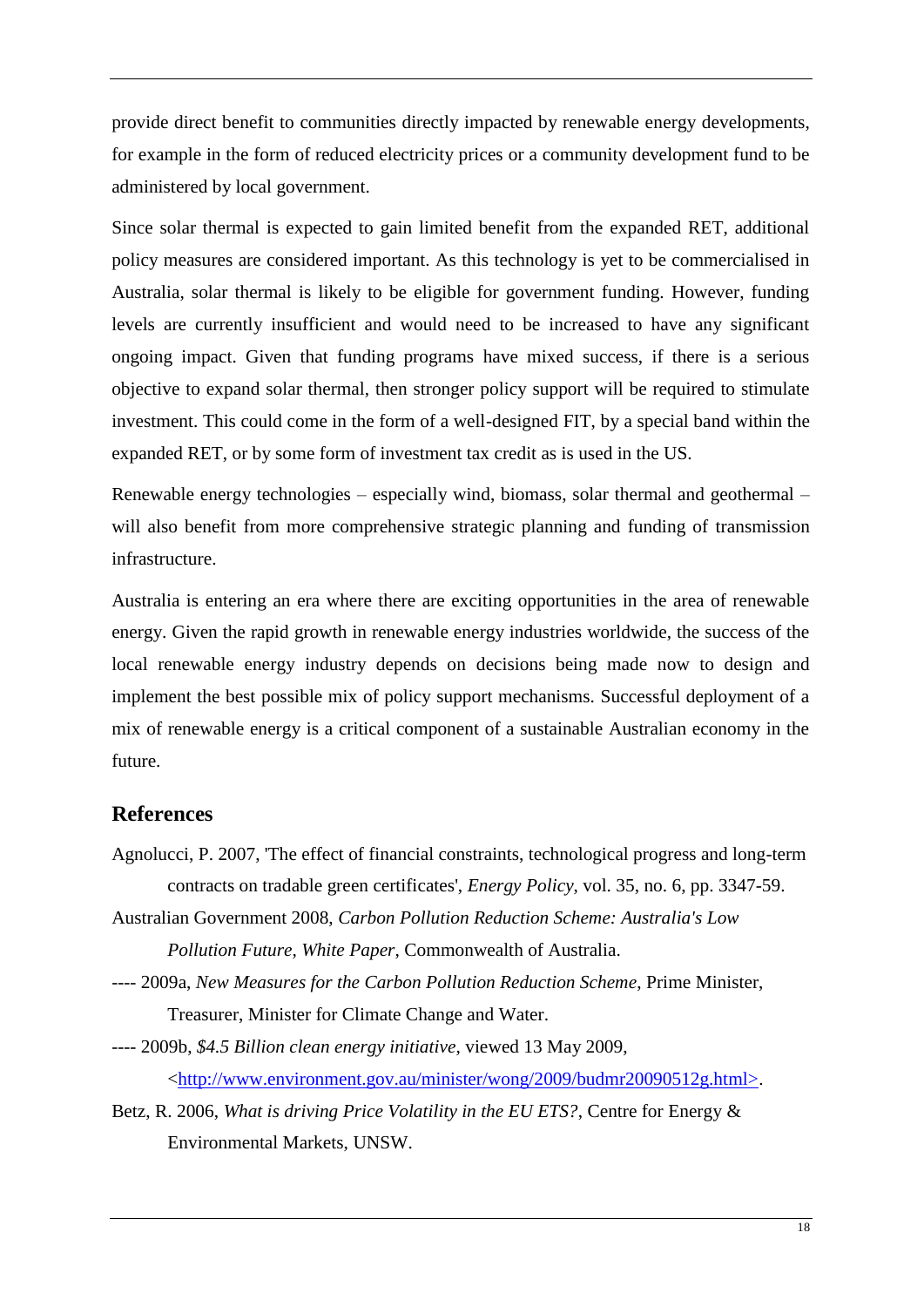- Betz, R. & Sato, M. 2006, 'Emissions trading: lessons learnt from the 1st phase of the EU ETS and prospects for the 2nd phase', *Climate Policy*, vol. 6, pp. 351-9.
- Blanco, M.I. & Rodrigues, G. 2008, 'Can the future EU ETS support wind energy investments?' *Energy Policy*, vol. 36, no. 4, pp. 1509-20.
- COAG 2008, *National Principles for Feed-in Tariff Schemes*, Council of Australian Governments Meeting, Canberra, 29 November.
- Corbell, S. 2009, *Feed-in Tariff to Help Make Canberra the Solar Capital*, ACT Government, viewed 23 February 2009, [<http://www.chiefminister.act.gov.au/media.php?v=7721>.](http://www.chiefminister.act.gov.au/media.php?v=7721%3e)
- DCC 2009, *Department of Climate Change Website*, viewed 3 May 2009, [<http://www.climatechange.gov.au/>.](http://www.climatechange.gov.au/%3e)
- del Río González, P. 2008, 'Ten years of renewable electricity policies in Spain: An analysis of successive feed-in tariff reforms', *Energy Policy*, vol. 36, no. 8, pp. 2917-29.
- del Río, P. & Gual, M.A. 2007, 'An integrated assessment of the feed-in tariff system in Spain', *Energy Policy*, vol. 35, no. 2, pp. 994-1012.
- Diesendorf, M. 2007, *Greenhouse solutions with sustainable energy*, UNSW Press Ltd, Sydney.
- DRET 2009, *Energy White Paper: High Level Consultative Committee*, Department of Resources, Energy and Tourism, Australian Government, [http://www.ret.gov.au/energy/facts/white\\_paper/Pages/default.aspx.](http://www.ret.gov.au/energy/facts/white_paper/Pages/default.aspx)
- Egenhofer, C. 2007, 'The Making of the EU Emissions Trading Scheme:: Status, Prospects and Implications for Business', *European Management Journal*, vol. 25, no. 6, pp. 453-63.
- Fouquet, D. & Johansson, T.B. 2008, 'European renewable energy policy at crossroads-- Focus on electricity support mechanisms', *Energy Policy*, vol. 36, no. 11, pp. 4079- 92.
- Gan, L., Eskeland, G.S. & Kolshus, H.H. 2007, 'Green electricity market development: Lessons from Europe and the US', *Energy Policy*, vol. 35, no. 1, pp. 144-55.
- Garnaut, R. 2008, *The Garnaut Climate Change Review: Final Report*, Cambridge University Press, Melbourne.
- Kelly, G. 2007, 'Renewable energy strategies in England, Australia and New Zealand', *Geoforum*, vol. 38, no. 2, pp. 326-38.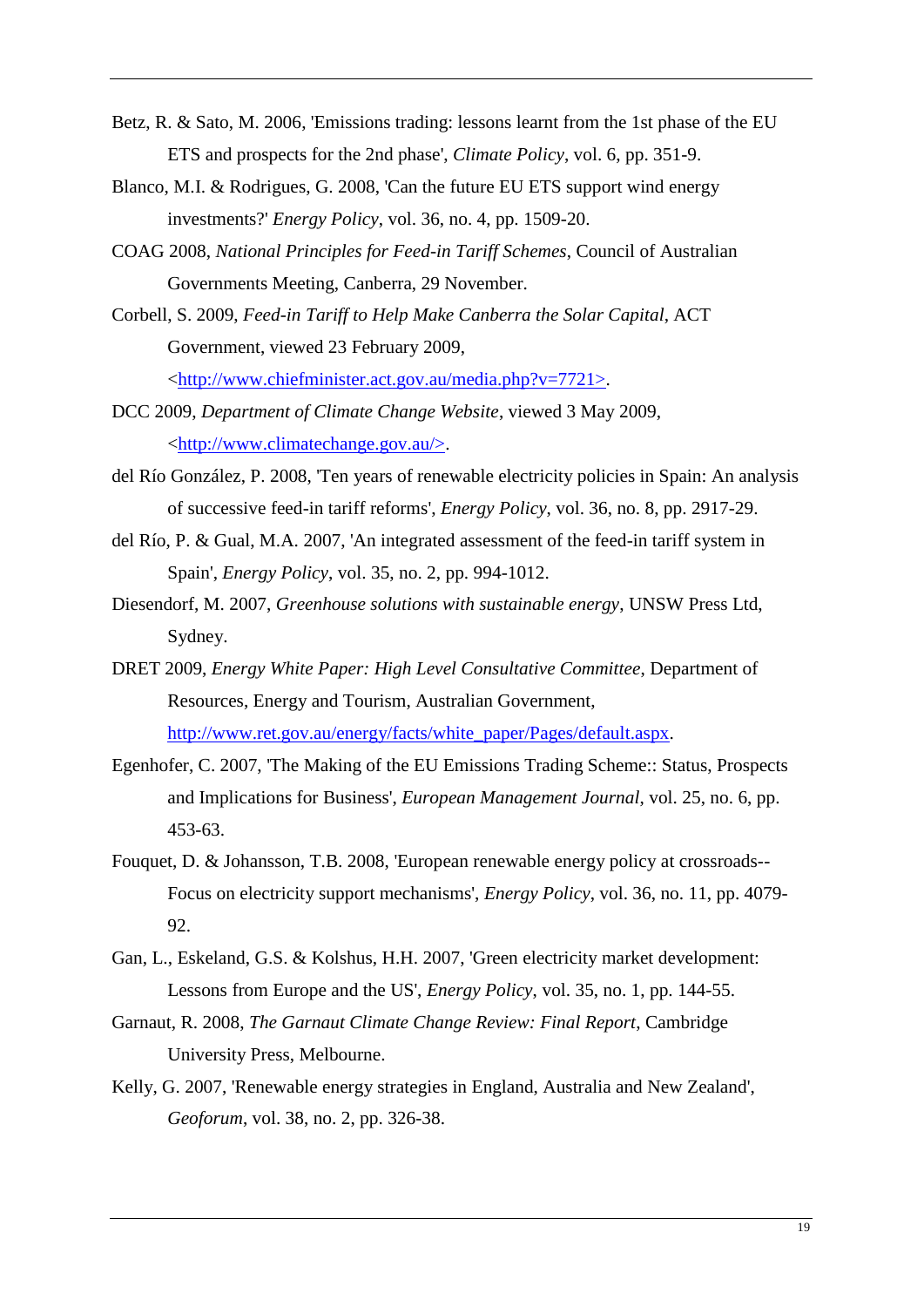- Kent, A. & Mercer, D. 2006, 'Australia's mandatory renewable energy target (MRET): an assessment', *Energy Policy*, vol. 34, no. 9, pp. 1046-62.
- Legislative Assembly for the ACT 2009, *Electricity Feed-in (Renewable Energy Premium) Amendment Bill 2009*,

[<http://www.legislation.act.gov.au/b/db\\_34051/current/pdf/db\\_34051.pdf>.](http://www.legislation.act.gov.au/b/db_34051/current/pdf/db_34051.pdf%3e)

- Milne 2008, *Renewable Energy (Electricity) Amendment (Feed-in-Tariff) Bill 2008: A Bill for an Act to amend the Renewable Energy (Electricity) Act 2000 to support the greater commercialisation of renewable energy technologies, and for related purposes*, The Parliament of the Commonwealth of Australia, The Senate, [<http://www.austlii.edu.au/au/legis/cth/bill/reab2008464.txt/cgi](http://www.austlii.edu.au/au/legis/cth/bill/reab2008464.txt/cgi-bin/download.cgi/download/au/legis/cth/bill/reab2008464.pdf%3e)[bin/download.cgi/download/au/legis/cth/bill/reab2008464.pdf>.](http://www.austlii.edu.au/au/legis/cth/bill/reab2008464.txt/cgi-bin/download.cgi/download/au/legis/cth/bill/reab2008464.pdf%3e)
- MMA 2006, *Renewable Energy - A Contribution to Australia's Environmental and Economic Sustainability*, McLennan Magasanik Associates Pty Ltd, produced for Renewable Energy Generators Australia Ltd.
- Ringel, M. 2006, 'Fostering the use of renewable energies in the European Union: the race between feed-in tariffs and green certificates', *Renewable Energy*, vol. 31, no. 1, pp. 1-17.
- RISE 2009, *Research Institute for Sustainable Energy*, viewed 3 May 2009,  $\langle \frac{http://www.rise.org.au/\rangle}{http://www.rise.org.au/\rangle}.$
- Rodgers, E. 2009, *'Panicked Tinkering': Turnball won't be moved*, viewed 7 May 2009, [<http://www.abc.net.au/news/stories/2009/05/04/2560405.htm>.](http://www.abc.net.au/news/stories/2009/05/04/2560405.htm%3e)
- Schilling, M.A. & Esmundo, M. 2009, 'Technology S-curves in renewable energy alternatives: Analysis and implications for industry and government', *Energy Policy*, vol. 37, no. 5, pp. 1767-81.
- Senate 2008, *Standing Committee on Environment, Communications and the Arts: Renewable Energy (Electricity) Amendment (Feed-In Tariff) Bill 2008*, Commonwealth of Australia.
- Swider, D.J., Beurskens, L., Davidson, S., Twidell, J., Pyrko, J., Prüggler, W., Auer, H., Vertin, K. & Skema, R. 2008, 'Conditions and costs for renewables electricity grid connection: Examples in Europe', *Renewable Energy*, vol. 33, no. 8, pp. 1832-42.
- Toke, D. 2007, 'Renewable financial support systems and cost-effectiveness', *Journal of Cleaner Production*, vol. 15, no. 3, pp. 280-7.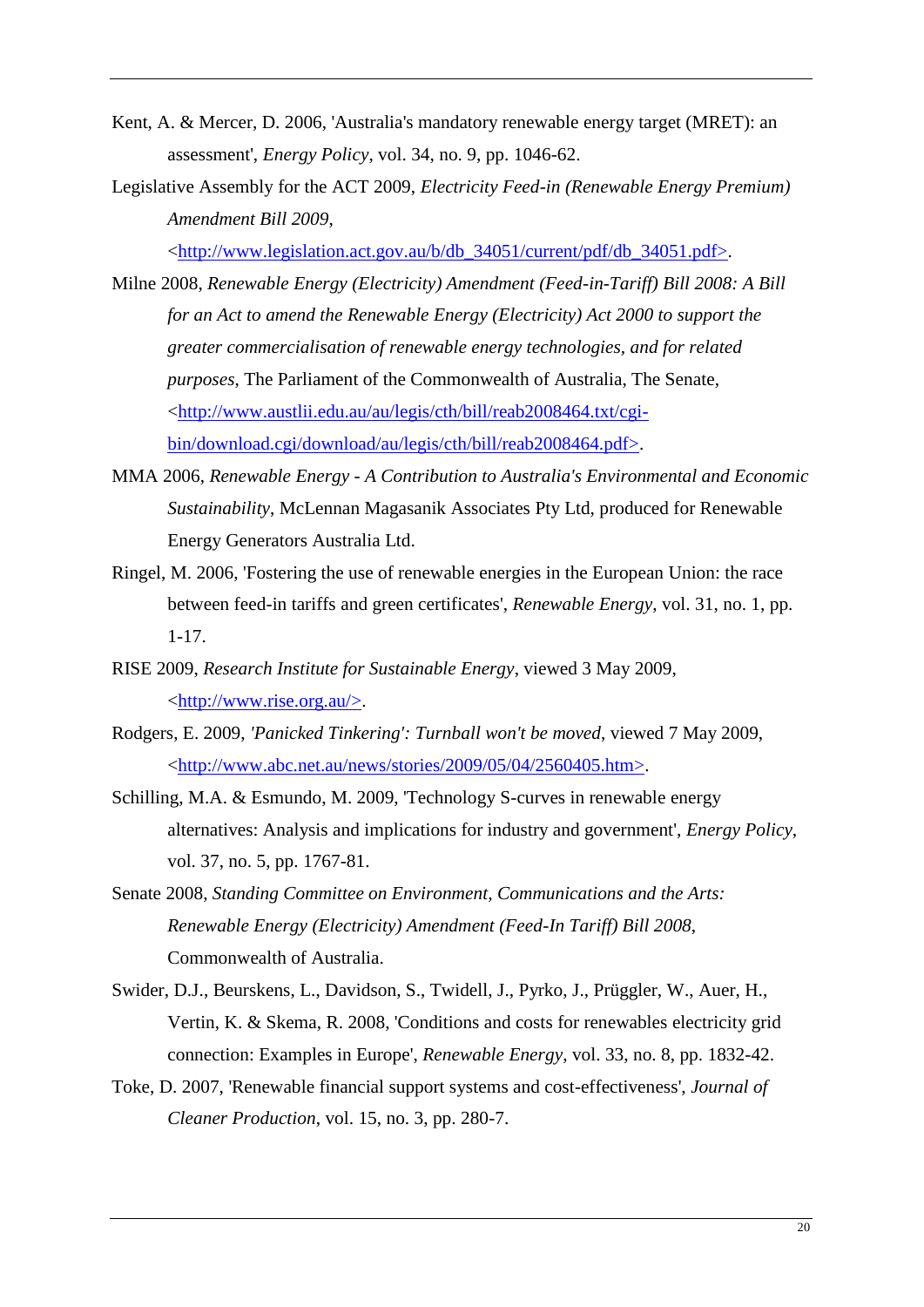- Toke, D. & Lauber, V. 2007, 'Anglo-Saxon and German approaches to neoliberalism and environmental policy: The case of financing renewable energy', *Geoforum*, vol. 38, no. 4, pp. 677-87.
- Toke, D., Breukers, S. & Wolsink, M. 2008, 'Wind power deployment outcomes: How can we account for the differences?' *Renewable and Sustainable Energy Reviews*, vol. 12, no. 4, pp. 1129-47.
- Wüstenhagen, R. & Bilharz, M. 2006, 'Green energy market development in Germany: effective public policy and emerging customer demand', *Energy Policy*, vol. 34, no. 13, pp. 1681-96.